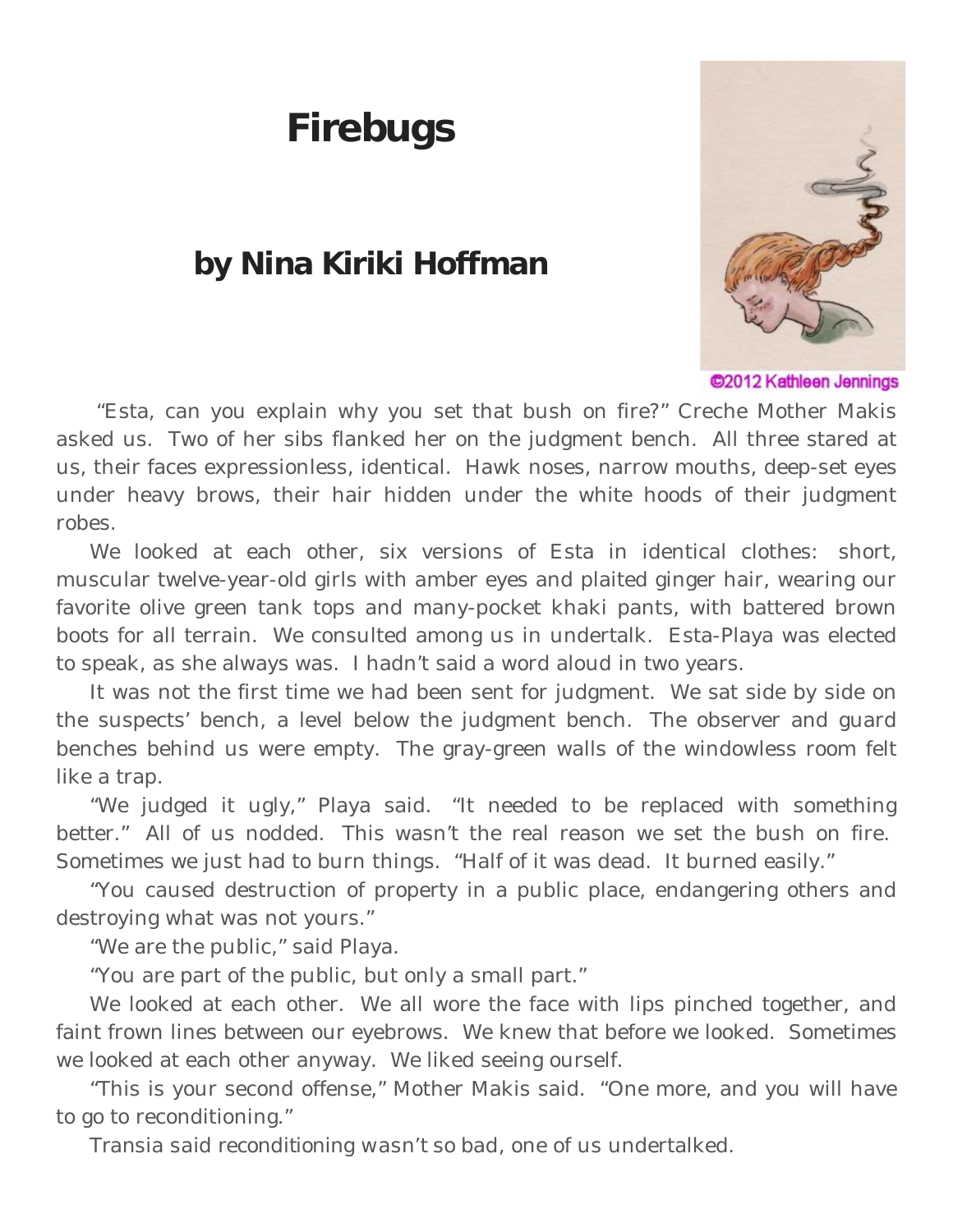*After they'd been through it*, said someone else. *Who trusts people who have already been reconned?*

*Next time we need to pick a better target, one where they won't catch us doing it*, thought one of us.

*There can't be a next time*, thought someone else.

I didn't say anything. Already I could feel the fire burning hotter in my stomach. It burned until we let it out somewhere. We always argued about where. The bulga bush on the downtown promenade in the center of Luxa, Vive's only city, had been Itsa's idea. It was small and unsatisfying to burn. I wanted to do whole fields out in the croplands beyond the edge of the city, but everyone else said I couldn't, even though farming was mostly automated, and no one would know it was us. *We can't burn* food*, Jixa*, the others told me every time I mentioned my desires.

*There has to be a next time,* one of us said. *We can't live without it.*

*Maybe we could if we got rid of Jixa,* one of us thought. It came and went so quickly I didn't know which of us thought it, but I had heard fast underthoughts like that before. Sometimes in dreams.

I looked at my sibs, breaking rank. Usually we did everything simultaneously, as most pods did: stance, expression, movement synchronized. Playa the voice for us, the rest of us her strong support, always around her. I had the rightmost position in our phalanx. If we had things to say to each other, we waited until we were somewhere alone.

*Do you want to give me up?* I wondered.

*Who said anything about giving you up?* thought four of my five sibs. A chorus, so I couldn't separate out the one who hadn't spoken. I suspected it was Sissa. We were very much the same; still, small differences had emerged. In our pod, Sissa and I were the most different from each other.

*If I burn the hottest, I could probably help us by leaving. The rest of you wouldn't have this problem anymore*, I thought.

*We all feel it*, thought Playa.

*It pushes me most,* I thought, and no one argued. I hadn't noticed before that I was the one who felt the burn desire strongest. It hadn't occurred to me until recently that one of us could feel something different from any of the others. Only when someone stubbed her toe or cut herself had I learned that we were not one person in six bodies, and I had denied it, even so.

"Esta?" said Mother Makis.

"Mother?" Playa said.

"You are dismissed. Do not make us see you in this way again."

We stood, all of us at the same moment, and left the room.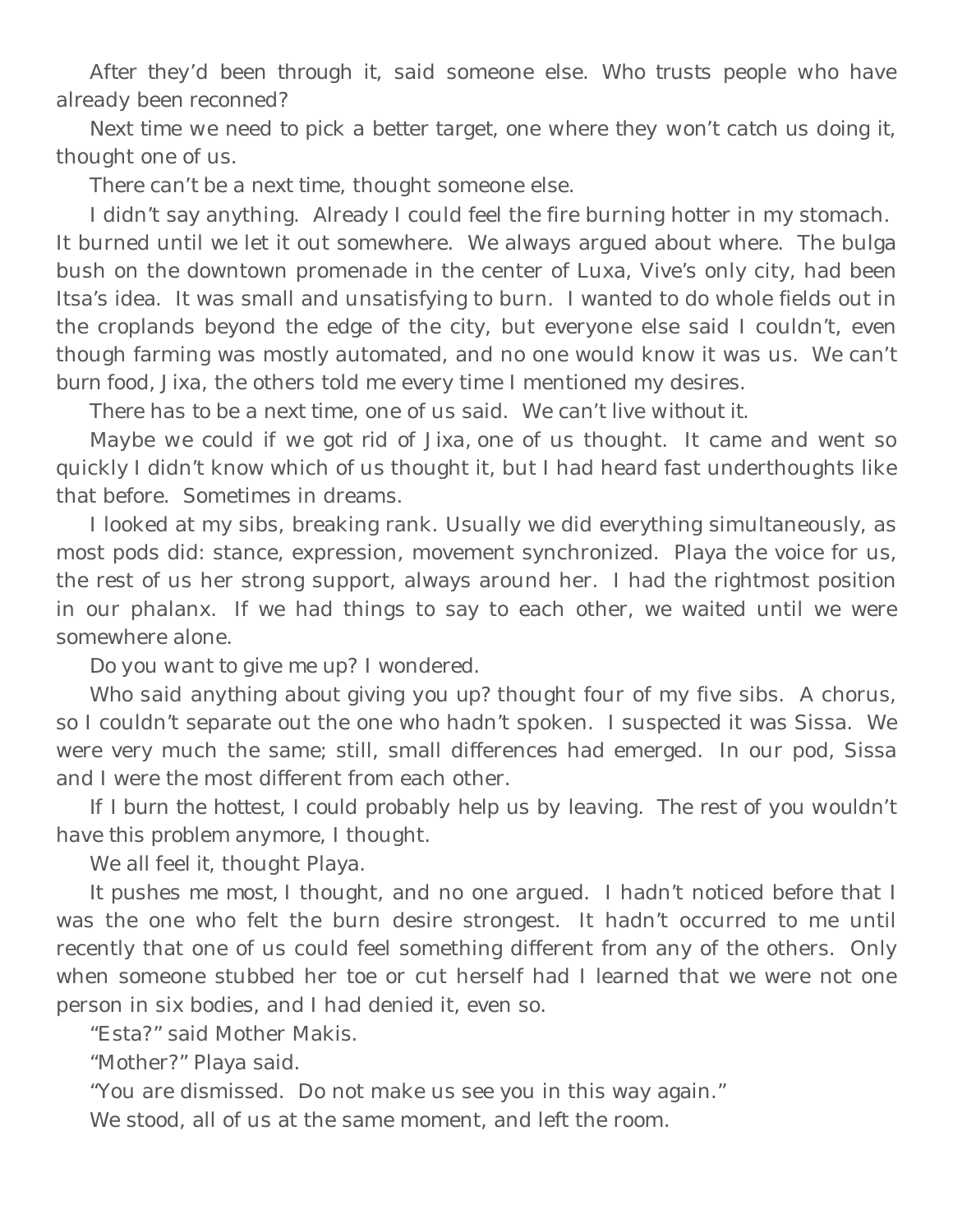We had a partment in the creche until we were fifteen, one room with six beds in bunk stacks on one wall and storage for our clothes and other belongings in drawers on the other wall. The partment door that faced the hallway was painted beige, and our name was on the art screen in the center of the door. One of us had keyed it so the curly, sparkling letters were red on a pink background. I glanced at the door next to ours, which said Larnie, blue letters on a tan background, a flat font. Larnie was a year older than we were, and knew they were going to be maintenance people. There were lots of Larnie pods; everybody needed maintenance, and Larnie was a consistently reliable model.

We were the first Esta pod, and probably the last. Pods who caused trouble did not get replicated. We hadn't demonstrated aptitude for anything Vive needed. Some pods had quirks society put up with because they had lots to offer, but so far we had no marketable abilities.

*We'd be okay without Jixa*, someone thought, another flash of thought that came and went so quickly I didn't know which of us thought it.

I wondered if it were me.

The burn in my stomach notched up. All I could think of was fire.

One of us thumbprinted the lock open and we all went inside. Another flipped up the game screen and selected the *CityKill* game, then passed me the handpad. Another pushed my shoulder so I sat in front of the game. I lowered the visor, slid

my hand into the game slot, and moved my fingers to select flamethrower and my avatar, which looked like us all. I set about incinerating every wooden building in the play city, which was on some other planet, not Vive. Our game simulations always showed places we would never go. No child was encouraged to destroy anything here at home. We never saw people who looked like us in our games, either; we always destroyed aliens.

I burned my way through the poorer sections of the simulcity. One of us summoned evenmeal from the dispenser, and one of us jogged my shoulder when it was time to sit and eat. I flamed one more structure, filling my eyes and ears and soul with the blazing crackle of flame before unhooking.

Two others of us were with me underneath, enjoying the burning, too. The other three kept some mental distance from us.

As I rewalled the game, I glanced at the others. Three would not look at me. Playa and Itsa gazed at me, so I knew which of us were with me.

"Evenmeal," said one of the others.

We sat at the same moment, in our usual order, picked up our utensils and ate synchronized bites of stew. I relaxed into the comforting routine of life as Esta. I didn't let myself think there was a rift in our pod, even though something in me itched to track down the whisperer of anti-Jixa thoughts.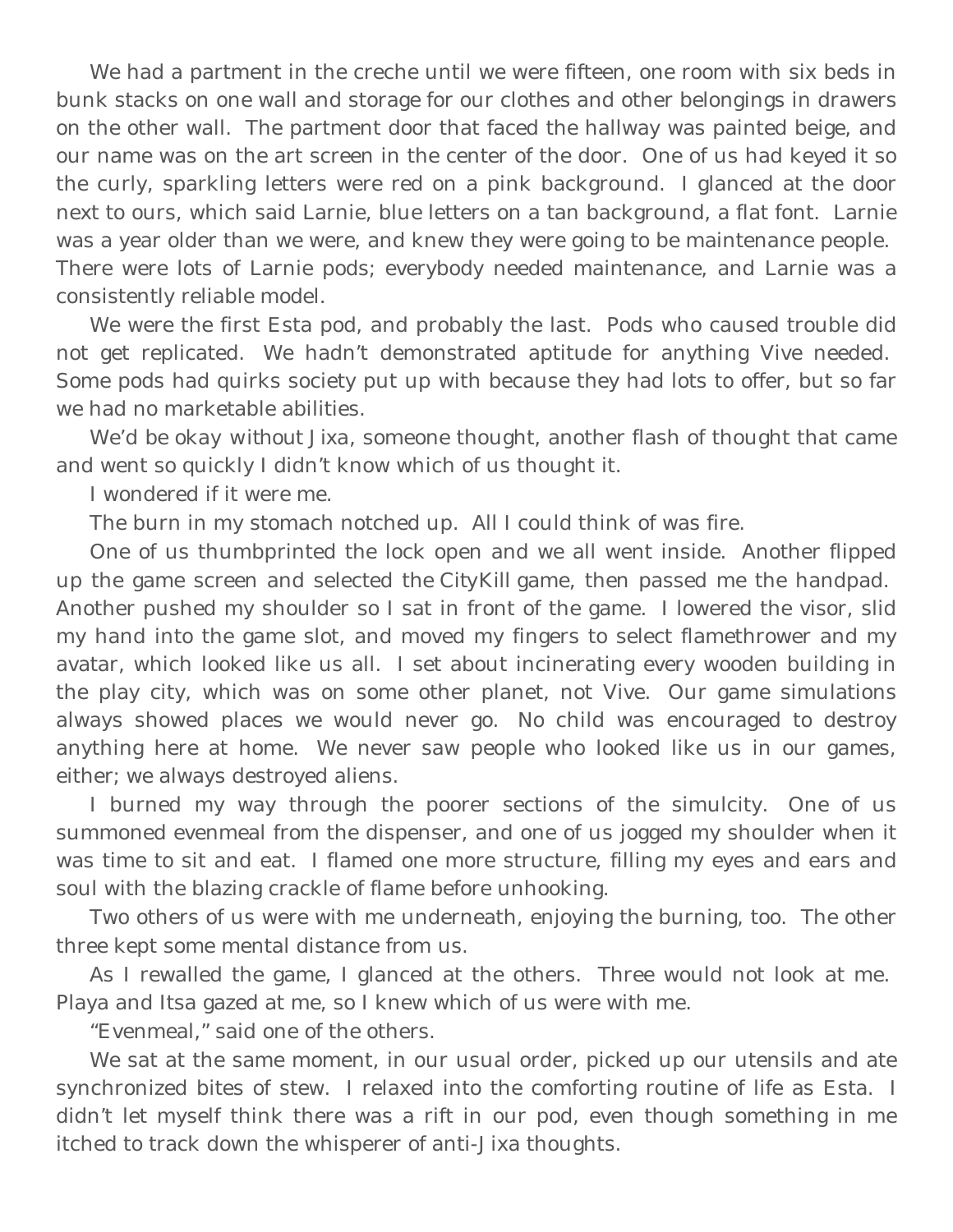We went to our regular socialization class after evenmeal. This time, our pod was paired with a Lisa pod, six slender blond girls of about thirteen, with mahogany skin and amber eyes, and a Max pod, six boys a couple years older than us, attractive, with curly dark hair, glowing green eyes, and skin like dark honey. Both Lisa and Max wore fancy tunic tops and puffy pants, party clothes, Lisa in red and Max in blue.

We looked at our own everyday clothes, pocket pants and tank tops. No one had told us this was a dressy night in socialization class.

Two of an adult Rill pod, wiry women with short black hair, dark oily eyes, and silver-pale skin, supervised class. They wore ankle-length orange dresses with green overcoats and looked like trapped flames.

We hated threesie pod pairs. It was easy when two pods socialized; each member picked an opposite, and we all faced each other, and our speakers spoke for us. With three sets of six, it was a mess unless we set groundrules.

We tried. We made our usual plan when confronting a situation like this: Three of us would speak with members of the Lisa pod, and three with members of Max. We needed a second speaker, and elected Itsa to speak with Max, while Playa would take care of Lisa.

Then the adult Rills mixed it up even more by having us split into six pods of three, one of each member in the minipods.

We were meeting in the big social room, which had many scattered podnests, sets of six comfiseats facing each other in rings around the room, tables in the center of each ring with dispensers that could supply snacks and drinks. Someone had already dialed snacks for each table, and chosen a wall pattern of creamy white with blue and indigo paisleys in mixed sizes. The salt and flour combination of fresh-baked pretzels scented the air. The drinks, milky pink with foam on top, were in tall glasses with ripples down the sides, were malted quillberry, one of our least favorite tastes ever. The sick-sweet scent of the drinks almost destroyed our pretzel joy.

*They want us buzzy,* thought someone.

*Jilty,* thought someone else, agreeing. We had met Lisa before, and we didn't get along with them. We crushed on Max.

"Separate," said Rill together.

We touched hands with each other and went to separate podnests. Lisa turned their backs on each other and followed suit, and Max tilted their head, grinned at each other, and split up as well.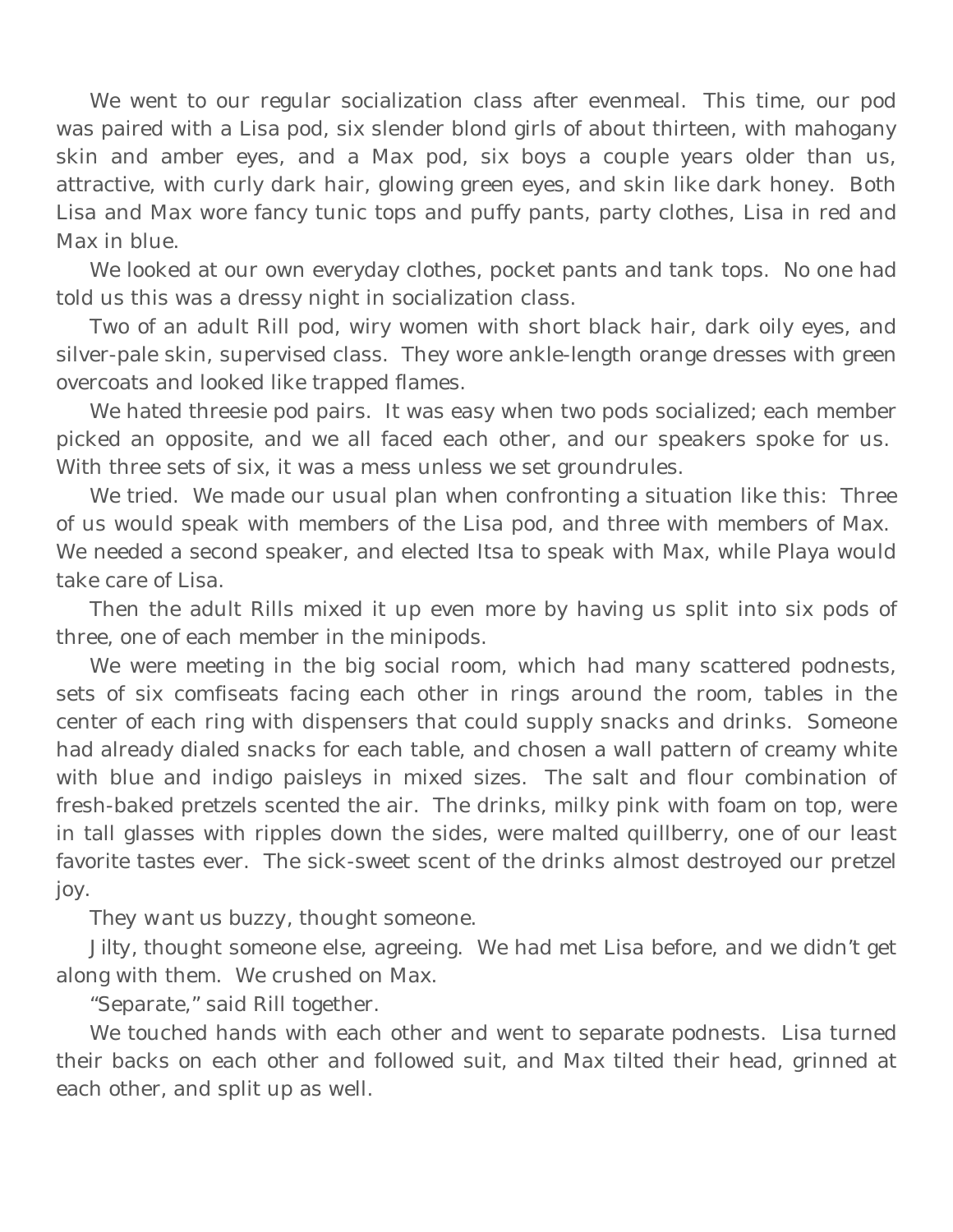I mindchecked my other selves and we all sat down at the same instant, all crossed our right ankle over our left knee and leaned back into the cushion of the leftmost chair in each nest. Max and Lisa settled in synchronized fashion as well.

Everyone waited. Both Rill sighed. "Max. Say something to start the conversation," they said, and each dark head in the nests leaned forward a little, grabbed a pretzel, and said, "Snacks, girls. How about it?"

I grabbed a pretzel, too, and felt my others do it at the same time. We all loved pretzels. I licked a salt crystal on mine, and felt the shared taste of us all doing that.

Lisa picked up a glass of quillberry malt and took a sip that turned into a slurp.

We laughed, but only inside. We weren't supposed to mock others.

*Why did they put us here with media types?* thought one of us.

Right. Lisa was a newscaster, and Max was an actor who got leading roles in all kinds of dramas, from instruction manuals to movies. Everybody crushed on Max, because we'd seen him play the hero almost every time. We'd never met Max face to face before. I felt heat in my face and wished we'd brushed and rebraided our hair before we came to class.

Everybody was supposed to trust Lisa, although we had always been suspicious of her, because we'd been paired to play with a Lisa pod — maybe even this Lisa pod — when we were six, and Lisa cheated and whined a lot.

"So, Esta," my Lisa said, "when was your last explosion?"

Nobody else's Lisa was saying that. I heard murmurs from the other nests, some Max's voice, some Lisa's voice, all questions, but I couldn't keep track of them all at the same time, even with undertalk. I lost my others in the flood of differences. We had been set up.

I thought what I wanted Playa to say, but she thought, *I can't say it for you this time, Jixa. You have to speak for yourself. My Lisa just asked me if I had my period yet, and I can't tell her that in front of Max, but I feel like I have to answer anyway.*

I coughed. I swallowed. I even took a sip of the horrible pink stuff to wet my throat, and then I said, only it came out a whisper, "I don't explode."

Lisa laughed. It was like the laugh she would have when she grew up, a party laugh that sounded nice, though it had a blade in it. We had heard her older selves use that laugh on gossip broadcasts. She said, "That's right, I forgot. It's burning you do, right? Forgive my mistake. When was the last time you burned something?"

I reached mentally for Playa and remembered she had her own speech problems. Anyway, Rill would know about our most recent fire; all the creche adults knew, so it was no use trying to keep it a secret. I glanced at my Max, who was chomping on a pretzel and staring at me as though I were a bully he was going to beat up.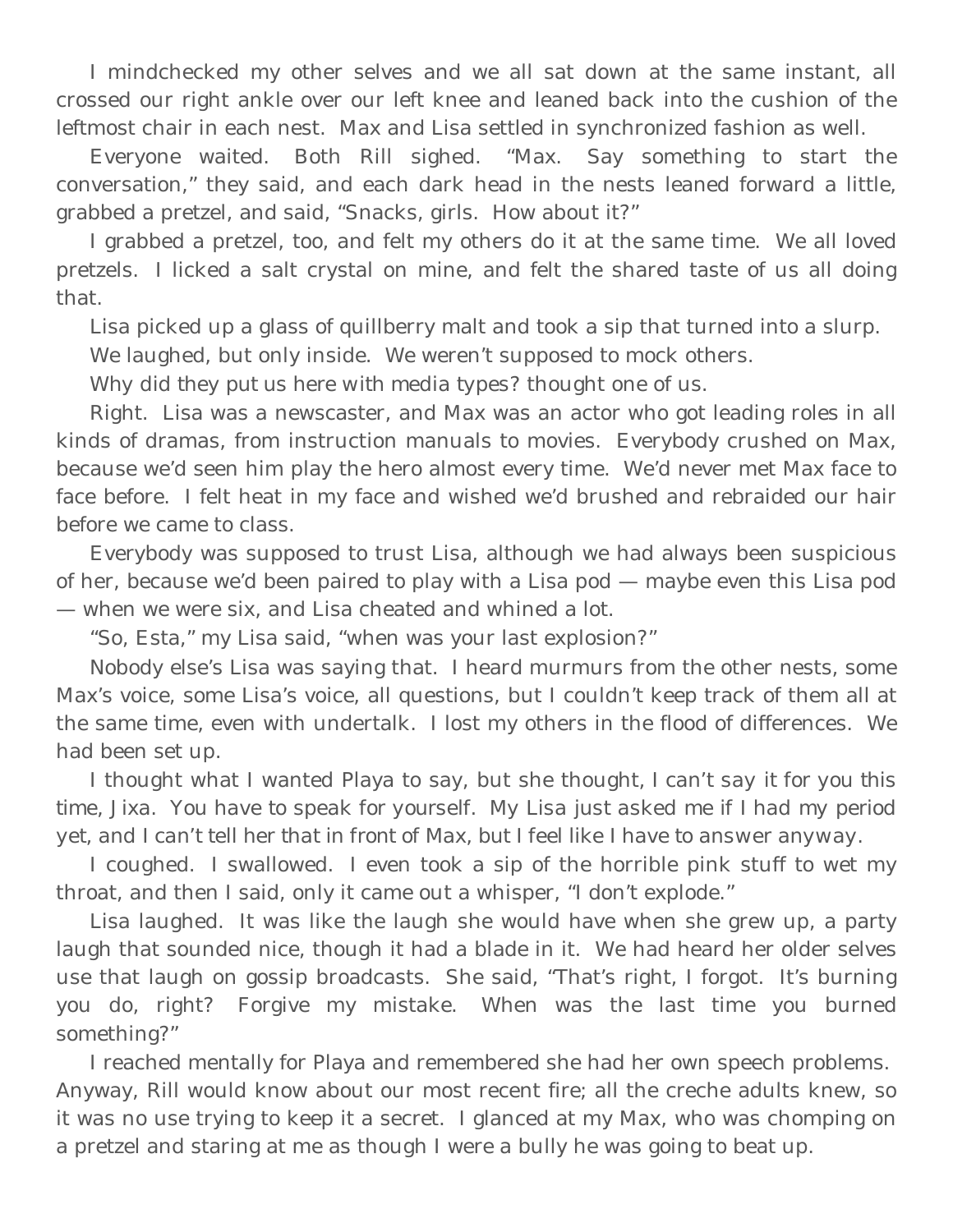"I burned a bush on the promenade this morning," I whispered. I choked again and chugged some more quillberry, then set the glass down and programmed the dispenser to give me a vanilla mixta.

"A burning bush. How droll," Lisa said. She nudged Max, who smiled.

"How about you? Auditioned for anything lately?" I asked, my voice a little louder. It felt wrong to be talking. I wanted back my power of silence.

"We're in three commercials," Lisa said. "One of them with Max."

"What's that one for?" I asked.

"An inoculation for Miner's Disease," Max said. "You burned a bush?"

Lisa tittered. "It's what Esta does. Burns things."

"What kind of career is that?" asked Max. He didn't sound adoring.

"We don't have a career yet," I said.

Max looked surprised.

"They're an experimental model," Lisa said, "and they're not tending toward anything useful. Probably first and last of their line."

*Did you hear that*? I asked my others.

*What?* they all said, though some were irritated at me for interrupting. One of us had engaged Max in conversation, and he was looking at us with admiration.

*Lisa says we're a dead-end line.*

*She is such a svix,* Playa thought, and then someone else thought, *but she's probably right.*

"I've known experimentals before," Max said. "One of them turned into the best image-capturer in the biz. Lisa, you know Ogden, yes?"

"He's experimental? He's everywhere. I've met about five pods of him."

"He was the first of his kind twenty years ago."

"Huh." She stared at me, then shook her head. "Not going to happen for Esta. I'll wager with you, Max. I don't think she's even going to make it through reconn."

Max cocked his head at me, the way he studied interesting but dubious things in his movies. "I'll take that bet," he said, and they talked it over and wagered more credit than we would make in all our lives.

"How can you fly all that away?" I asked.

"Are you saying there's nothing you're good for?" Max asked me.

"No," I said. "I don't know what the future holds, but you don't, either. What are you going to do if you lose that credit?"

"There's more where that came from," Max said. He smiled at me, the kind of smile that starts the wrong kind of dreams in a person.

I so wanted to burn something.

"Like, where?" I asked.

"All Maxes have a joint bank account," he said.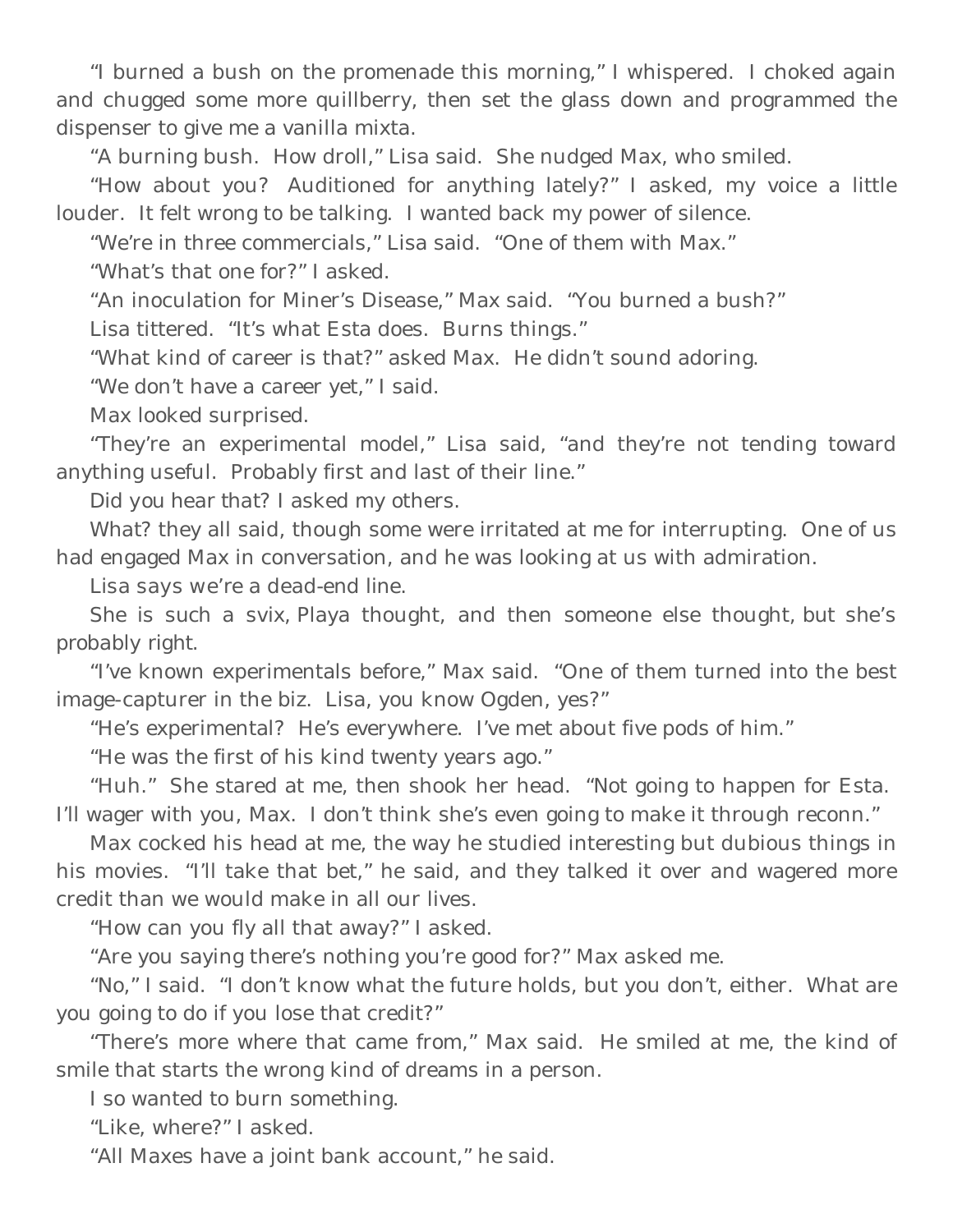I looked at Lisa, who nodded. "Lisas too."

I glanced over my shoulder at my other selves. We were new and had no older selves to pass on credit or goods to us.

Half my other selves glanced at me. The others had their heads bent forward, listening to their Maxes and Lisas.

*Did they wager money on your future*? I asked us.

*No.*

*What?* 

*Jixa, what do you mean?*

I explained the bet to the others. We each looked at our own Max, then at our Lisa.

Rill spoke in matched voices. "Bid each other good night. That's all for tonight's class."

"Thanks, Max," I said, "for believing in us. Thanks for explaining things. Good night, Lisa."

"Good night, Esta," Lisa said. She smiled her the-news-is-bad-but-I'll-livethrough-it smile and shook my hand. Then she and her others and Max and his left. We pulled together, our synchronization off. I had to adjust my steps, make them longer to match my others. I had to lift my head, even though I didn't feel like it, because the rest of us did.

We stood in front of Rill. Sometimes socialization class was a test aimed specifically at our pod, and sometimes we were teaching someone else a lesson. We never knew while it was happening which was which.

"How did you do?" Rill asked.

"We are confused by some of what we heard," Playa said.

"That's life," said Rill. Both of her smiled at us. "We heard all of you speaking, and that was good. That was something we hadn't observed in a long time."

*Hated it*, thought all my others at the same time. I didn't think it, though.

The rest of me fell asleep at the same time.

I set my cubby's ceiling for stars wheeling faster than they would if we were watching them outside, watched the dragon constellation whirl with its tail toward the pole star, and thought about pods.

Sometimes one member of a pod died, and the rest went on without that person piece. If the pod came from a long line, older members could help the members of the bereft pod weather the loss. Some pods survived with one or two or even three members gone.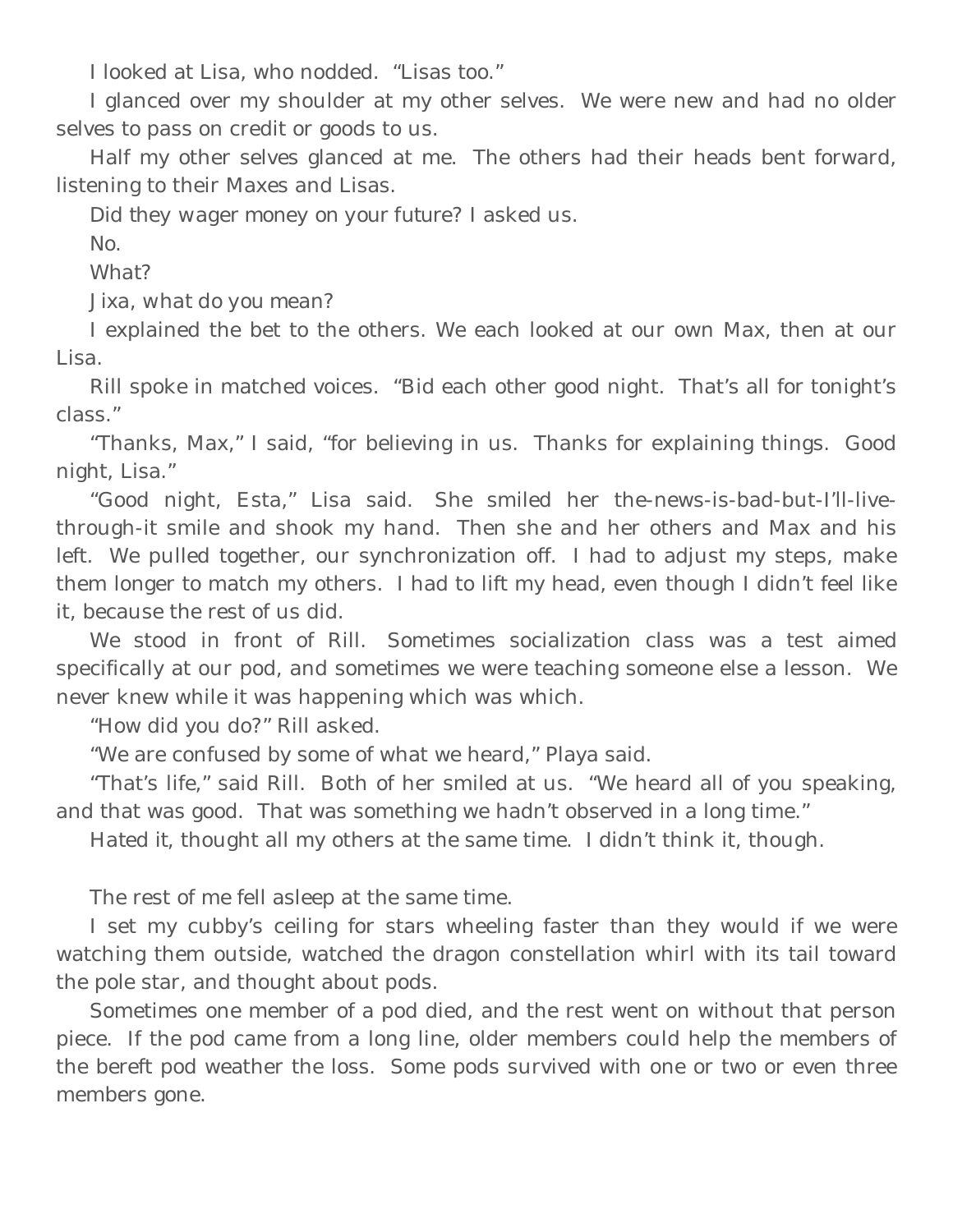Maybe it was true that I was the one with the most fire in my core. If I were gone, the rest of me would have a better chance to live long enough to find something they were useful for.

We could survive reconn. Everyone did. They didn't survive unchanged, but they survived.

There was another step when reconn failed. People whispered it sometimes, that pods that proved useless or antisocial or dangerous would be returned to a different, less conscious level of use. Compost.

I didn't want to be why that happened to Esta.

I stopped the stars and sent them away, leaving the underside of the bunk above me blank. I listened to my other selves breathe the slow comfort of sleep, and I tuned myself to hear any dreamspeech we might be speaking. One of us was dreaming of all of Esta at Career Day, where all fifteen-year-old pods went to speak to representatives from every sort of work we could do. Pods with lineage already knew what they would end up doing, but anyone mutated by design or accident had to choose. It was monumental to be the first of a pod.

My dreaming self stood with the rest of us in the midst of a crowd of our-age pods milling around on Settlement Square, a broad expanse of pale paving with shining crystals embedded in it, looking around at the elder pods. Each elder pod stood in a canopied booth with six sides, members facing outward on each side, wearing smiles. Each booth was decorated with signs of the profession of the pod: cleaning tools, cookpots, janitorial, numbers for accountants, tech tools, plants, earth, things we didn't even understand yet.

We saw a booth with a green canopy, and dangling black lines of some sort, and something that shimmered yellow and orange. A light shone from the booth into our eyes, and we turned and followed the beam to where an elder pod waited, their hands stretched toward us, their faces alight with smiles. Their faces were wrinkled and brown, their eyes dark, their hair short and silver, their forms slender, almost skeletal in their black party clothes. They looked nothing like us, nor like any pod we had ever seen, but they welcomed us. We knew then what we wanted to be —

I shut my link to my other selves. Wishes, not prophecy.

Everyone asleep turned over with the same shushing motion of covers shifting.

I slid from my bed and padded silently to the door, then eased out of the room alone.

In the hallway outside our partment, the lights were dim for night, and everything was quiet. I wandered barefoot toward the common area, which included smaller rooms for private meetings with other pods and the big social room where we had our socialization class every evening. I passed both these rooms and slipped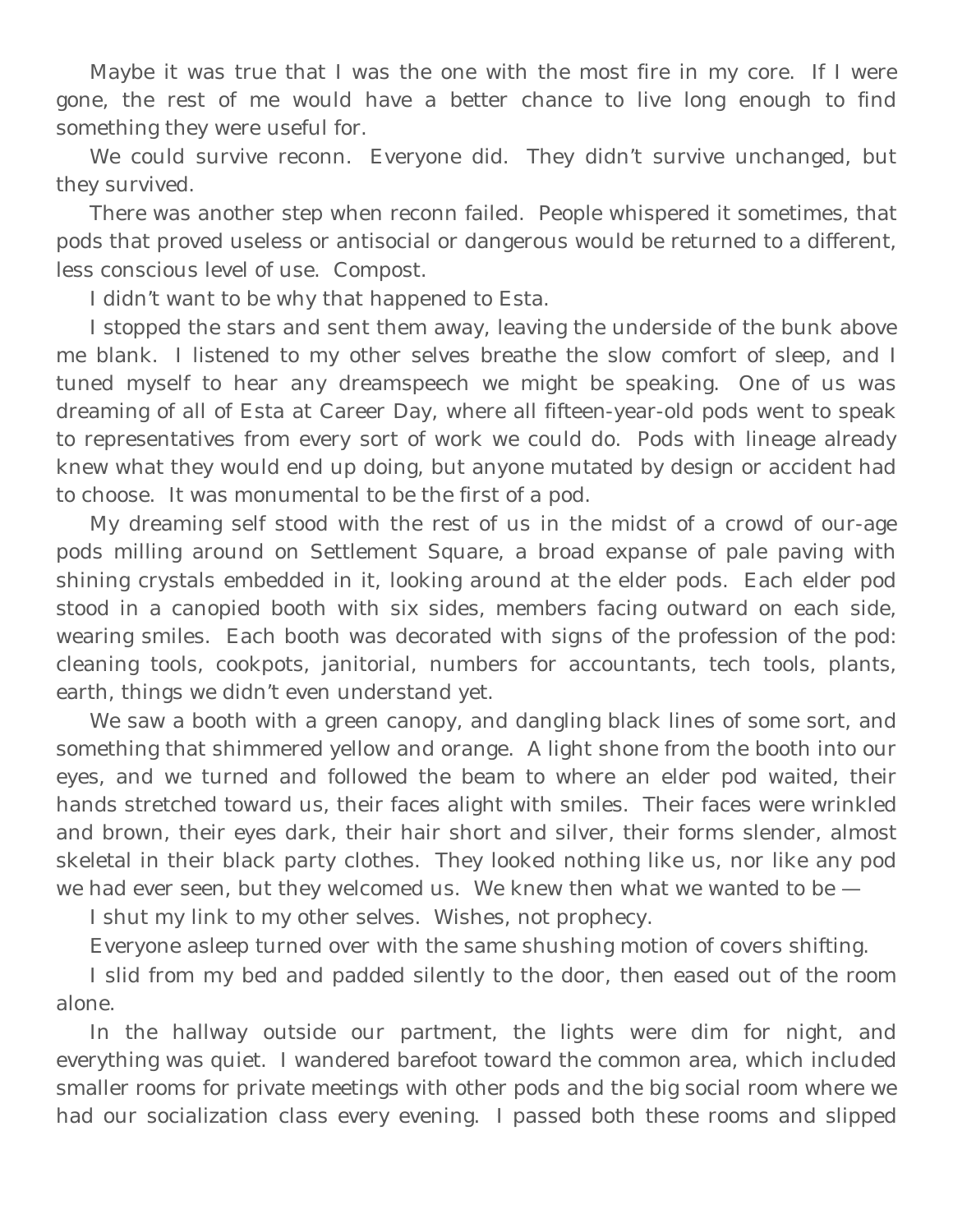into the natal section, where parental pods tended to decanted baby pods after they came out of their vats.

Clear walls of the entry hall had vats behind them, with faint light shining through the greenish amniotic fluid in which the babies floated in their shared placental sacs. The hall itself was dim and shadowy so as not to interfere with eye development of the fetuses. I stopped and studied a six-month pod, six small floating babies with one big membrane around them, nutrients snaking through one tube that split into six once it entered the placenta and fed into their navels. They hung head down, their eyes closed. Their heads were almost as big as the rest of their bodies. Their torsos were rounded, but their arms and legs were bent sticks with fingers and toes at the ends. They all twitched in unison, kicked at the fluid that held them suspended.

I continued down the hallway, passing vats containing pods in every state, from invisibly microscopic to almost ready to be decanted.

The door at the end of the hallway led to the baby-comfort room. I opened it and peeked in.

Six Mother Cara were cuddling a pod of newborns. One Cara looked up at me. When pods went adult, they stopped moving so in synch with each other, depending on their occupation. Cara was independent, but her person parts were always doing similar things, so it was hard to tell. The one who looked at me held an index finger to her lips, and I nodded. She patted the comficouch cushion beside her. I sat next to her. The other Cara glanced at me, then refocused on the infants.

I leaned against Cara's shoulder. She was a large woman, with softness and strength all through her, comforting to lean against or be hugged by. I hadn't touched a Cara in ten years, but I still remembered her powdery scent and her care, the source of warmth and calm and safety.

She set the baby on my lap and guided my hands to rest on its body. It stared up at me with milky eyes. I wasn't sure it was anyone I'd ever met; it still had squashy baby features, and its skin was warm and golden. It kicked and gurgled.

Cara put an arm around my shoulders. Her warmth and the smell of her powdery and clean, with an essence of roses — reminded me of when I was so little I didn't even know words yet. Cara had been the one who kept me happy. Her hair was thick and loose and shining, and it felt soft against my cheek. The baby was warm and squirmy under my hands. It smelled a little sour.

"Just you?" Cara murmured to me, her well-remembered voice a soothing murmur.

"Just me," I said.

"Why? Why aren't you all wandering together? You're too young to be collecting differences."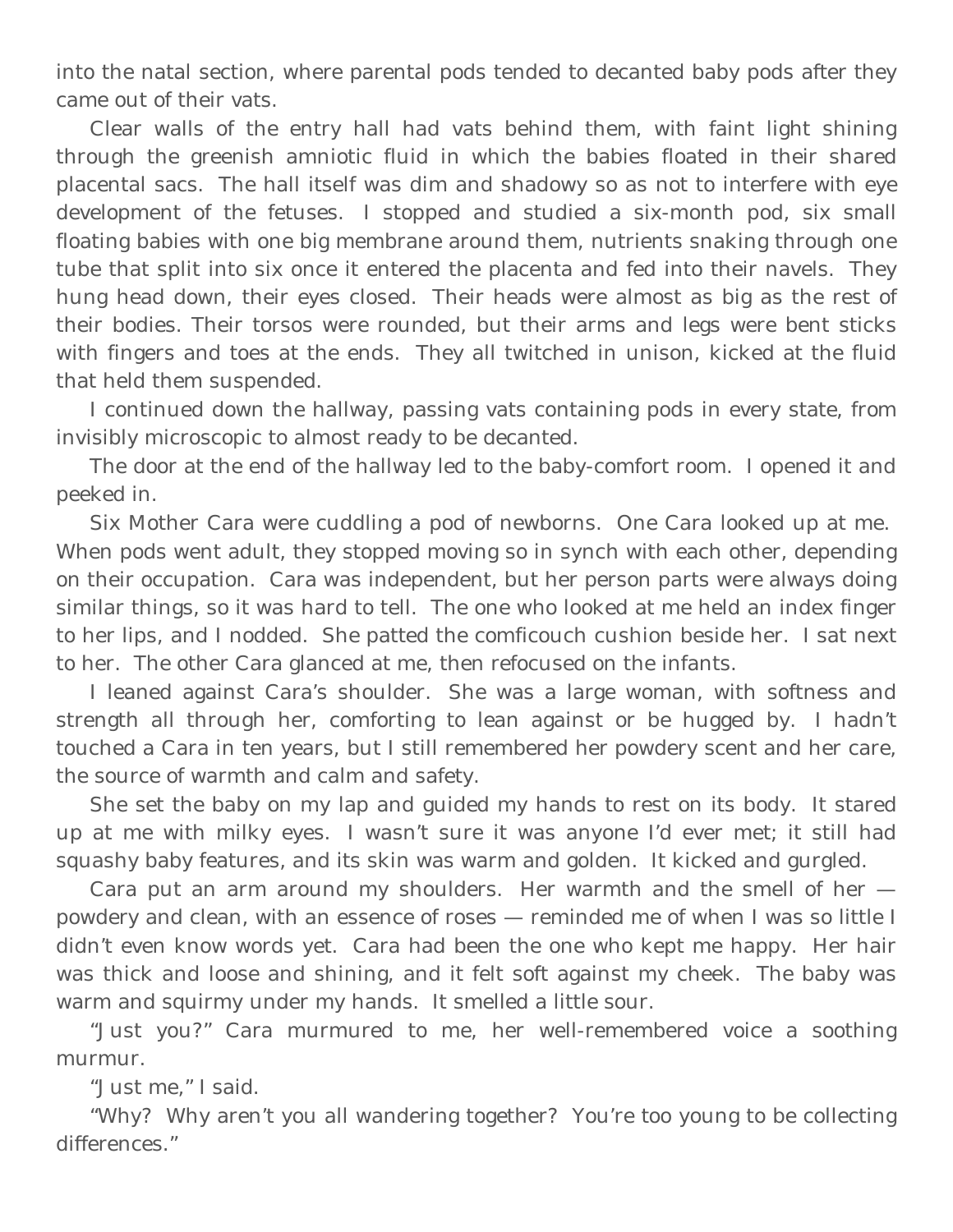I sighed and closed my eyes, leaning against her soft warmth. "I'm the one who's trouble," I whispered.

"Tell me," she whispered.

Just then, the nearest other Cara rose and came to me. She took the infant I held, and put the one she'd been holding in its place on my lap. She and the Cara cuddling me checked their time keepers and nodded to each other. She went to the next comficouch and settled with the baby.

"We all want to burn things," I murmured, "but I want it most. Burning things is not a desired trait, and it's hard for me not to do it. I think the others might be able to stop themselves, but I can't. Will they recycle us, Cara?"

Her hand stroked my shoulder, and her cheek rested on my head. She didn't answer.

"What if they just recycled *me*? Then the others could survive. It's not such a hunger to them as it is with me. Maybe without me around, they wouldn't burn anything."

She leaned forward and kissed my cheek.

Another Cara came and switched babies with me. I kept my hands still, resting them on each baby in the same places I had touched the previous one. When we were this little, it was important that we all had the same experiences.

"Sweetest," Cara said.

"Would that be all right, Cara? Can I offer myself and get them to spare the others?"

"Are you sure, Esta?"

I closed my eyes. I wanted to see us grow older, move out of the creche, and find our own place somewhere in the city. I wanted to see us thrive, find work that would give us the respect of others and helped the whole community. Perhaps we would find another pod to love. Perhaps we would travel. We had studied the brochures about vacation trips older pods earned, to the ruined alien city to the east, to the resort on the coast, to the space station at the nearest node, three weeks' sub-light-speed travel away.

I wanted to walk the hallway to the natal section of the creche and see the next iteration of our pod suspended in a vat, growing and thriving, on their way to being decanted.

If I gave myself up for recycling, I would not see any of those things.

With me as one of us, though, we might all go back to the vats. Without me, perhaps the rest of me could live to adulthood and see everything I knew we all wanted for our future.

I wanted our line to last.

"If it will save us, I will do it, Cara Ma."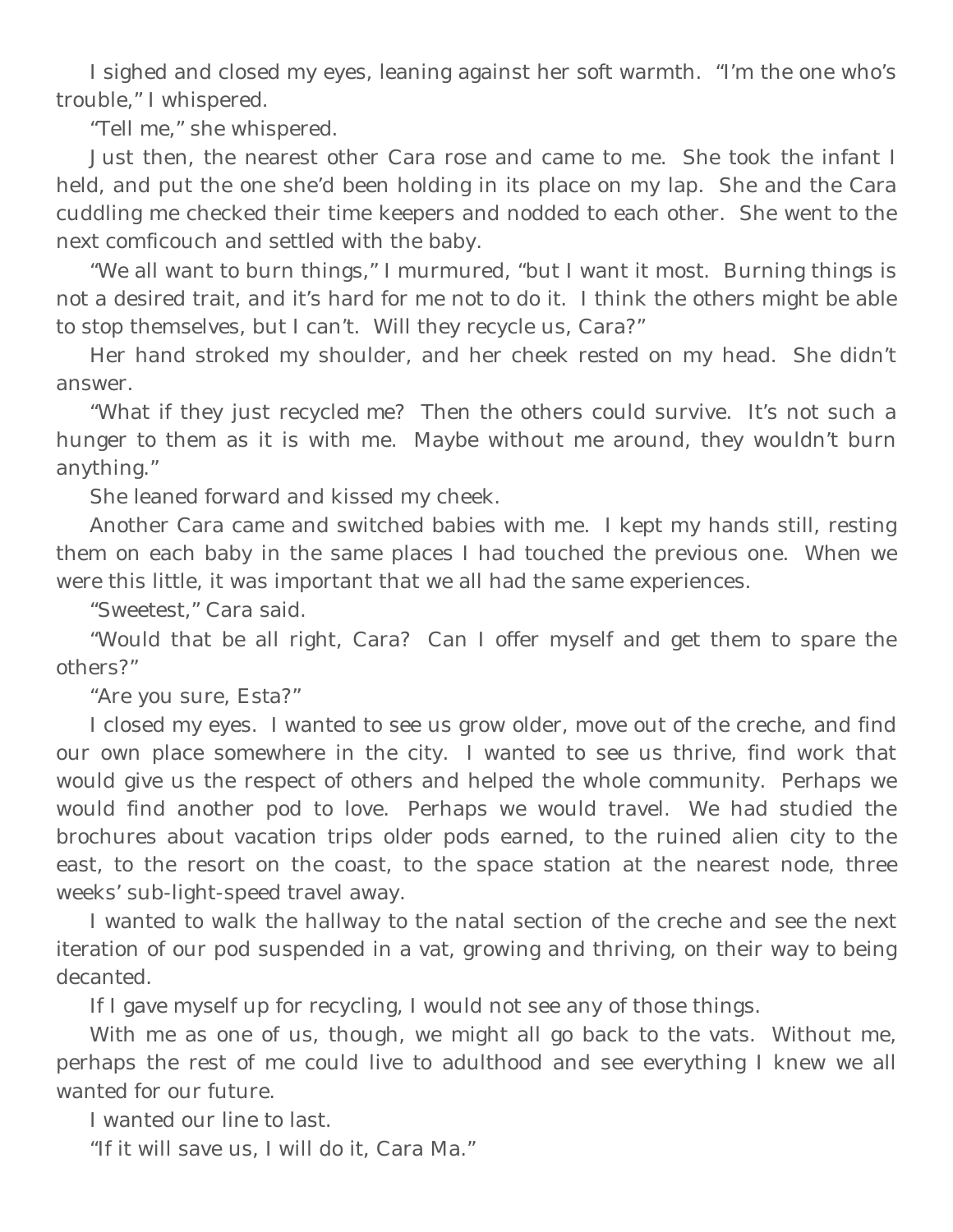She kissed my cheek again, then hugged me sideways. One of the other Cara swapped the baby in my lap with another.

"I can help you, dearest," Cara said. "But just now, you need to be a new lap for these new ones."

"All right."

I stayed with Cara until I'd held each baby. Cara told me the babies were Jalcom, destined to grow into maintenance workers. I had seen Jalcom in several ages and lots of places, though usually after hours, when things were closed: Jalcom was there, cleaning, along with other common pods, Marita and Golas and Larnie.

Cara took the babies to their sleep boxes, each in his own compartment, but with openings between so they could touch each other, smell each other, hear each other. I followed Cara as they settled the babies in their boxes. The light was dim, but there were trails of brighter colors in light-dotted spirals on the walls, and a rest-work seat across from the sleep boxes, occupied by Liba Sleep Mother.

I had faint memories of when I had been in a box near all my sibs, how the sound of our breathing wove me into sleep like a cocoon.

Liba Sleep Mother would watch the babies as they slept. Cara and I went back to the comfort room.

Cara Comfort Mother gathered around me, one on either side of me, and the others facing me on nearby comficouches. One had her arm around my shoulders, and the another rested her hand on my thigh. Her warmth, her scent, her nearness — I felt safe and small, almost as though I were floating.

*Jixa, where are you*? thought Playa, a sudden burst of mental sound, tinged with alarm. I felt the others waking, disturbed by her undertalk shout.

*In the comfort room,* I thought.

*What are you doing there? When did you leave?*

*I am fixing things.*

A mixture of undershouts, from everyone, overlapping: *What do you mean? How could you leave without us? Jixa, come back! Jixa, don't! Whatever you're doing, stop it. You didn't talk to us about it! Don't do anything! Jixa, wait!*

I pressed my palms to my ears. It didn't help. There was no volume control for undertalk.

"If you think this is the only answer, we know who to speak to about it," the nearest Cara said to me.

Another Cara said, "Have you talked to your pod about this?"

"No. We're talking now."

"How?"

"Undertalk."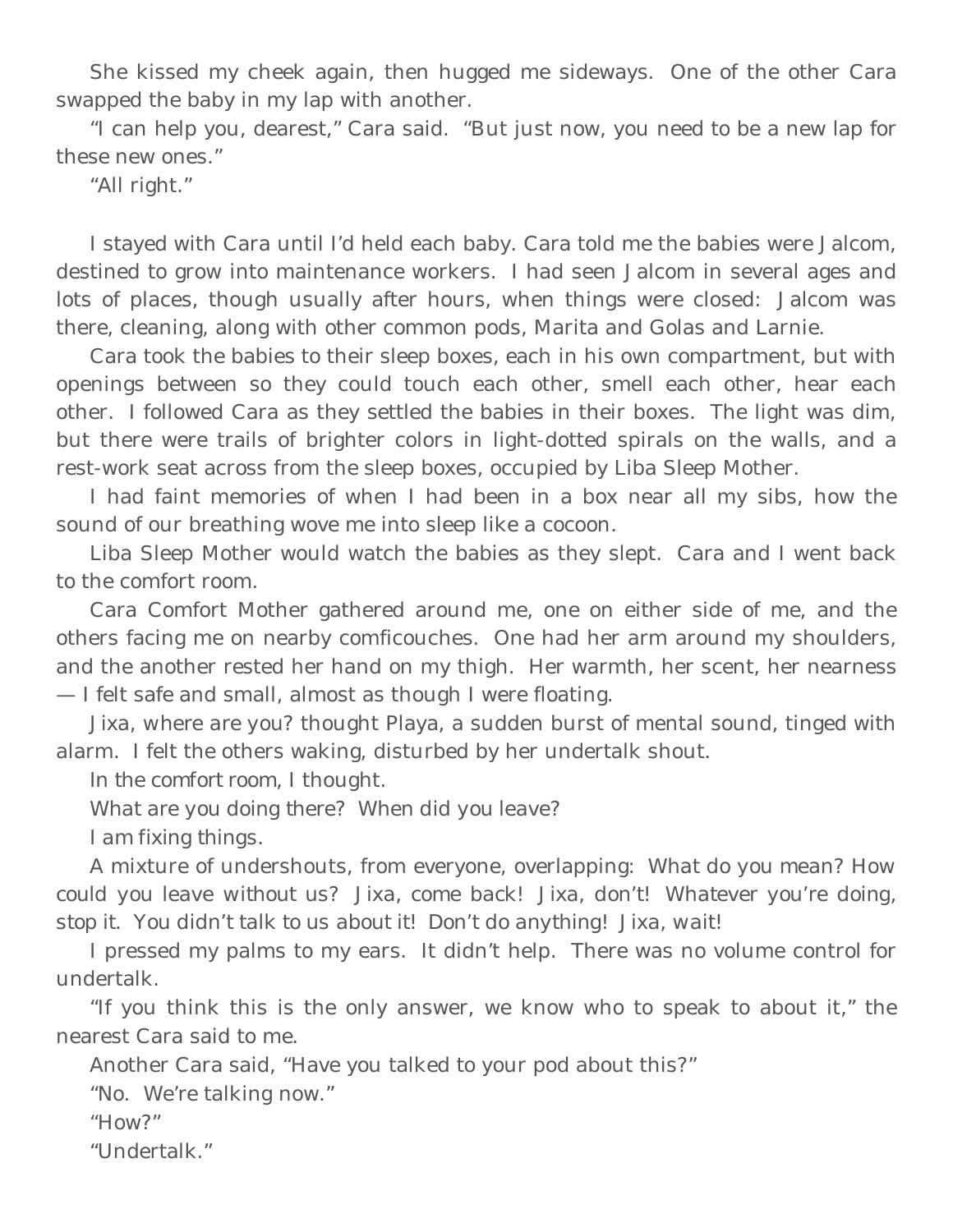"Undertalk?" said three Cara at once.

"Is that strange?" I asked. Itsa and Playa moved closer into my head, looked out through my eyes, asking a cascade of questions, mostly:*What have you done? What have you said? What have they told you?*

"It is a treasured trait. Not everyone has it, and it is definitely something we breed for. Perhaps the next step is not necessary, Esta. There may be a chemical answer to your obsession, a way of moderating your desire."

*Did you tell her about the fires?* one of us thought, anger a burning undertone. *Yes*, I thought.

*Jixa!* thought all the rest of me.

*It's not like it's a huge secret,* I thought. *We keep getting in trouble for it. They know, if they've checked with Mother Makis.*

*Jixa,* said the rest of me, in tones varying from anger to despair.

"There's some kind of drug that could quiet my fire hunger? Would I be the only one to take it?" I asked Cara.

One of them stroked my hair. "You raise a good question," Cara said. "You are too young to be collecting differences, but sometimes we have to try something new. You say you have this hunger more intensely than your podsibs?"

I nodded.

"You will separate from your sibs if we treat you and not them," murmured another Cara. "To keep you on the same path, we would need to treat everyone."

"Has the visit here caused a rift?" asked a Cara from a nearby couch. "Is she already too different from her sibs?"

*No,* cried Playa and Itsa. *No,* said the other three, though not as quickly or loudly. *We are with you now,* Playa thought, *not separate.*

*You missed the earlier meeting. I held a whole pod of Jalcom in my lap. We can all do that.*

*They're asleep now.*

*We can do it tomorrow,* thought Itsa. *What are you doing there? Tell us true now! I couldn't sleep,* I thought, *and I came here. I was asking Cara if —* but I couldn't tell them. I couldn't have asked about giving myself up for their survival if my sibs were with me.

*You what?* Itsa cried. *You what? What were you thinking, Jixa, or were you thinking at all?*

So she didn't need me to say it. She knew what it was without that. She told the others, *She thought if she died, the rest of us might survive.*

*What if she's right?*asked sib Sissa, the one I twinned with least.

*Yes,* I thought. *What if I'm right? Each of you would do it for us, too, wouldn't you?*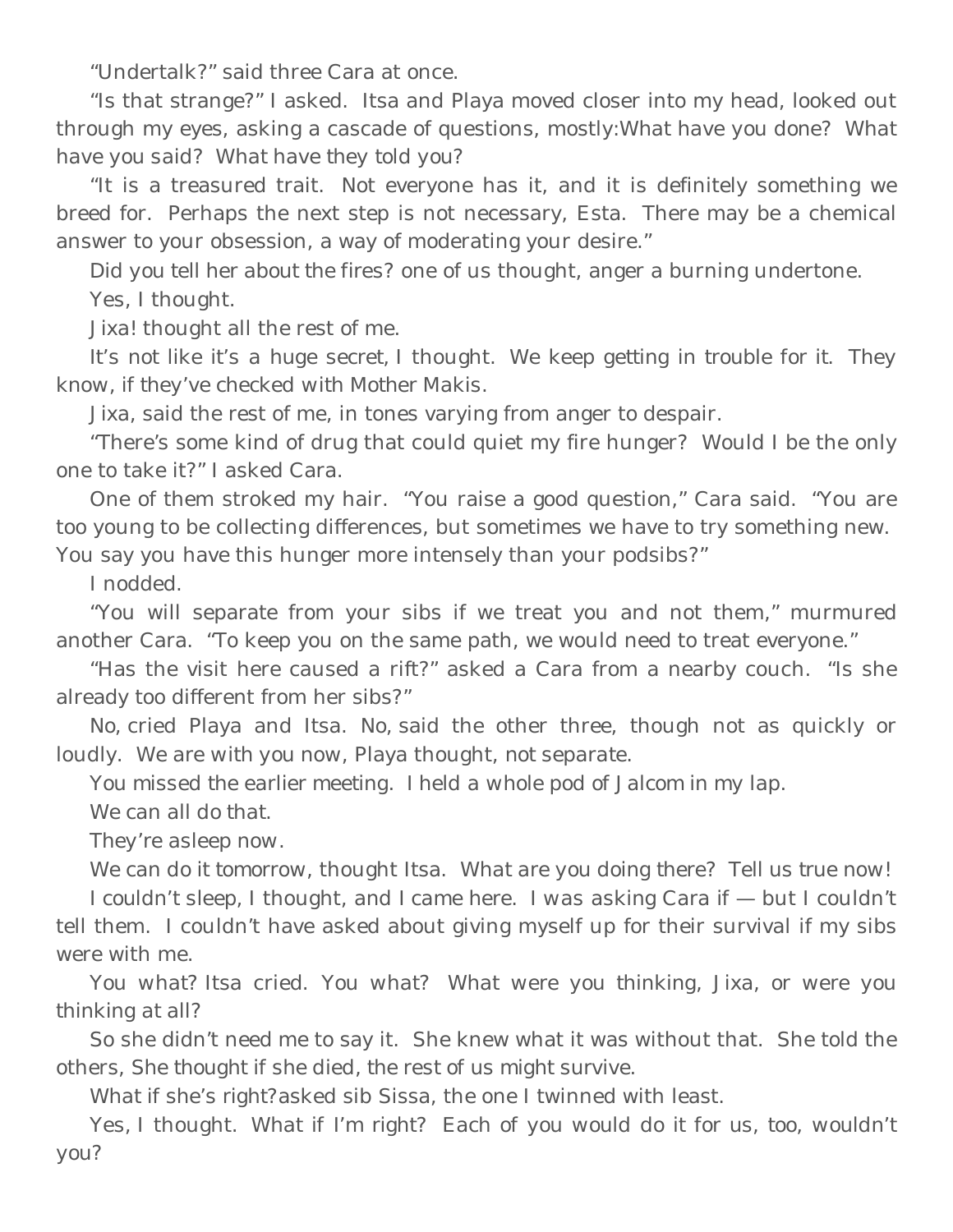They were silent.

The door puffed open, and my podsibs came in, each in a lilac nightdress like the one I wore. They marched in lockstep, tightly synchronized. They came to stand in front of me.

*Come away from Cara now*, thought Playa.

I stood. I couldn't disobey her, not when everyone reinforced her words. I turned, and they closed in around me, pulling me into the middle of our pod. The fire in my core, quiet while Cara had been caring for me, ignited. Sweat beaded my brow. I wanted to let the fire out.

It jumped from my center to my sibs' minds, then flowed down into their stomachs, the heat and hurt and burning. Some of them flinched visibly.

*Without me, this doesn't happen to us,* I thought.

*That's not true,* thought Playa. Her forehead was wet, too.

*Don't lie*, thought Sissa. *Jixa is right.*

"Esta," Cara said.

"You said there was a chemical solution that might quiet our fire?" Playa said.

"We have mood-modifying drugs," Cara said. "Is the Esta who came alone correct, though? Are you different from each other?"

"Can that happen?" Playa asked.

"Assuredly it can," said a different Cara. "Tiny shifts in any factor during your incubation and early childhood can set you on slightly different paths. It is not always a bad thing. Some pods are much more separate than others, more creative with some distance between them."

"I'm destructive," I said. "My others aren't."

"That's not true," Playa and Itsa said in stereo. "We all feel it."

"It starts with me." I had never been more sure of this. Just now I had seen it happen: my own fire, spreading to the others. Before, it had seemed almost simultaneous. I had noticed that my inner urge was stronger, and started nudging me sooner after the calm that came when we had burned something, but now I had proof that I was the initiator. "If I'm not here, maybe it won't start."

"We should talk to Rain Researcher," Cara said. "This is not our area of specialization. There may be smaller steps you can try."

"What starts you wanting to burn?" Rain asked me. We had been separated. Each of us was in a room of our own with a Rain. Clear walls let me see through to all my others, one beyond another, all talking with her Rain, Rain making notes on touch pads as they recorded the conversations.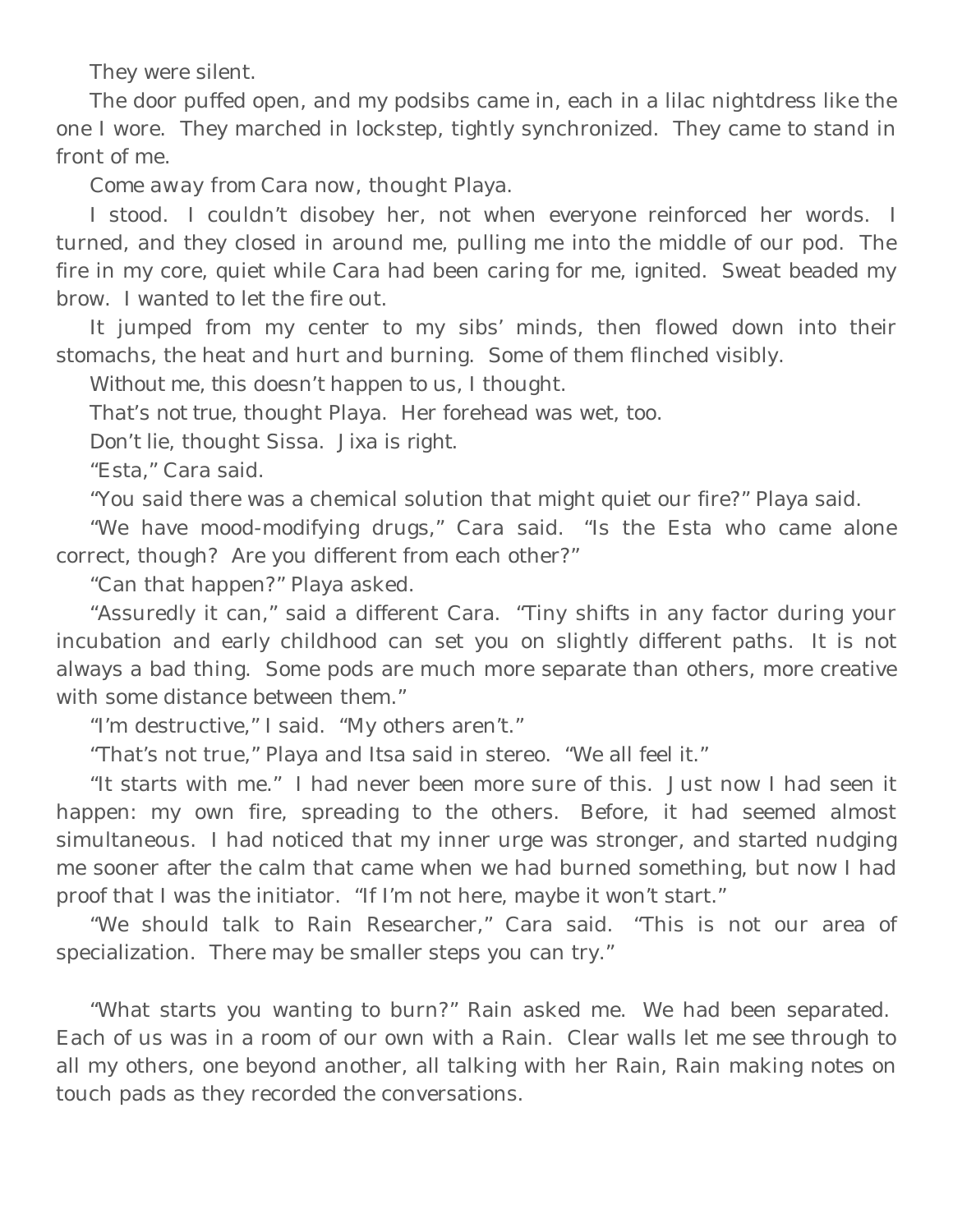Something in the walls prevented undertalk. I couldn't hear my other selves, and I felt edgy and frightened. The flames inside me burned higher. My face was damp with perspiration.

"This," I said. "Anything. Being upset." I glanced at my sibs. Playa was in the next room, and she looked calm and friendly. She smiled at her Rain, my favorite smile, friendly and wide, as though the person we spoke with had said something that tickled us inside. Any of us could start that smile and spread it to the others. Forming it made us all feel better.

This time, my face didn't form an answering smile.

The others were talking with their Rain, and for once, everyone wore a different expression. None of them looked hot.

"It's me," I said. "It's me! I'm the only one. Without undertalk, they don't even know the fire is here. I'm the bad one."

Playa glanced at me and noticed my heat. I saw her face glisten as the heat rose in her, too, now that she knew I had it in me. She turned and looked toward the rest of us. Itsa, in the room beyond her, glanced at us, and red flushed her cheeks, and then beyond her, Sissa, and Breya, and Axia, one after the other. Heat spread among us by vision alone.

"You are not bad." Rain tapped rapid notes onto his pad. "You have an interesting system of reactions. The complex itself is not bad or good. It is what you do with it that shades its usefulness. There may be a place on Vive for someone who wants to burn." He looked past me at an opaque wall, which had nothing interesting on it. His eyelids flickered. He returned to his contemplation of me. "You are a valuable creation that merits further study."

The urge to burn grew hotter at my core. I glanced around the room for combustibles. I was here, and Rain, and his pad; the chair I sat on, which was plain plascrete, functional and pleasing to touch, but impervious to fire; a table, which held a carafe of water, two square cups, and a variety of flavoring agents in measured packets. They might burn. They would smell terrible. Sometimes I didn't care about that. Sometimes I used the thought of being trapped with smoke and smell to restrain my impulses.

I looked at my others. All of them were in rooms with the same contents as mine, and everyone had the flushed face that suggested they longed as much as I did for some kind of fire to eat the rage out of us.

Rain tapped his pad. "We now observe that the impulse, whatever it may be, began with you, and did indeed spread to your others, even without the benefit of undertalk. Even vision can trigger it. I believe you have pinpointed an interesting aspect of your pod's operating system. I think we *should* separate you from the others for a period of time, and observe the result."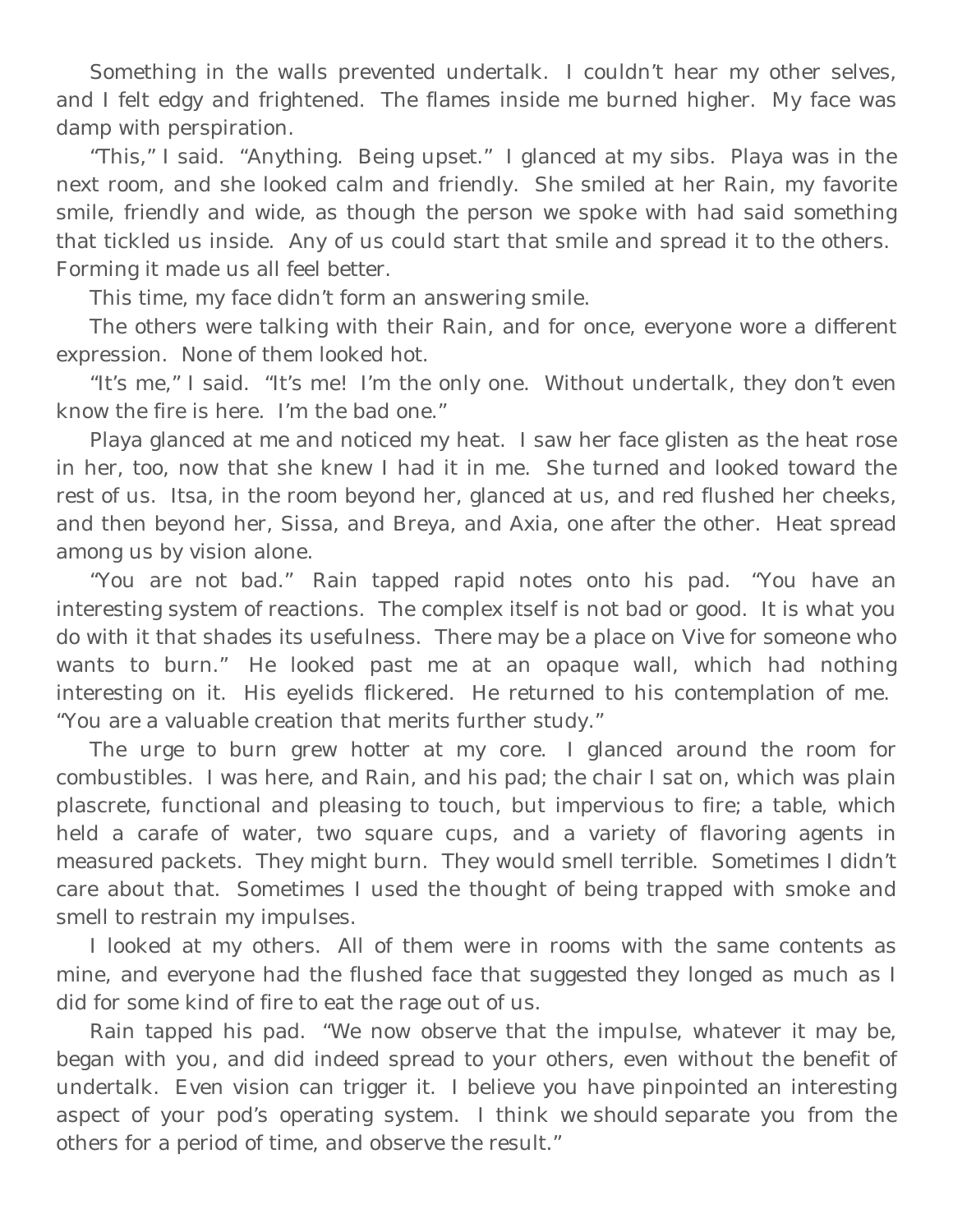"If we were reconditioned…." I said. "Or if just *I* were reconditioned, could that cure me?"

"We don't want to recondition you until we know more about how you operate," Rain said. "Sometimes reconditioning smooths out what is interesting." He looked through the clear walls at his others. The next nearest Rain, the one talking with Playa, returned his gaze and nodded. "We will try less drastic tactics first."

I felt so hot my cheeks wanted to melt. My stomach roiled. "Good," I said, "but right now — " I pulled a touchspark out of my pocket and lit the lemon flavor packets. Smoke, stink, the melting of the naturally soluble packet, not much flame. It barely took the edge off my urge.

Holding cells for questionable beings were set up to confine six at a time. Six beds, six storage cubbies, six meal spots, six waste seats, six teaching and entertainment stations.

It made me wonder if some pods were more inclined toward criminal behavior. If one member committed a crime, were they all liable? Or maybe they all committed the same crime at the same time, or formed criminal teams to accomplish some task. I hadn't ever read or seen anything about that, but the government controlled general information; there were lots of things we never heard about.

I had never had so much space to myself before. I felt lost and sad, and as though someone had cut off my arms and legs. No constant background sound of six breathing, sharing air; no scent of other selves; no brush of constant little touches, no nearby body heat. I hadn't realized how many times an hour I reached out in undertalk to my sibs, or they to me. Always we were commenting on everything to each other — people we passed, things we saw, the state of our hunger, whether we were too warm or too cold, and what to do about it. Constantly checking with each other to make sure we all felt alike.

Thus I had spread my fire to the others, I was pretty sure, as part of the bath of continual exchange of feelings and information.

Now that I was alone, the fire had nowhere to go. Rain and the guards — a pod called Kurnu — had taken away my touchsparks, and everything else I had worn or brought to the science center. They gave me a new tunic and pants in case I had hidden or coded something destructive into my own clothes.

I had an entertainment wall where I could call up any vid or aud I wanted to look at or listen to. I could split the screens six ways and watch and hear six things at once. I could summon exercise and hobby programs. I could read any doc I wanted — everything the shared library held for people my age, anyway. I could sit at any of six stations and flex myself in hundreds of different ways; I could request any foods I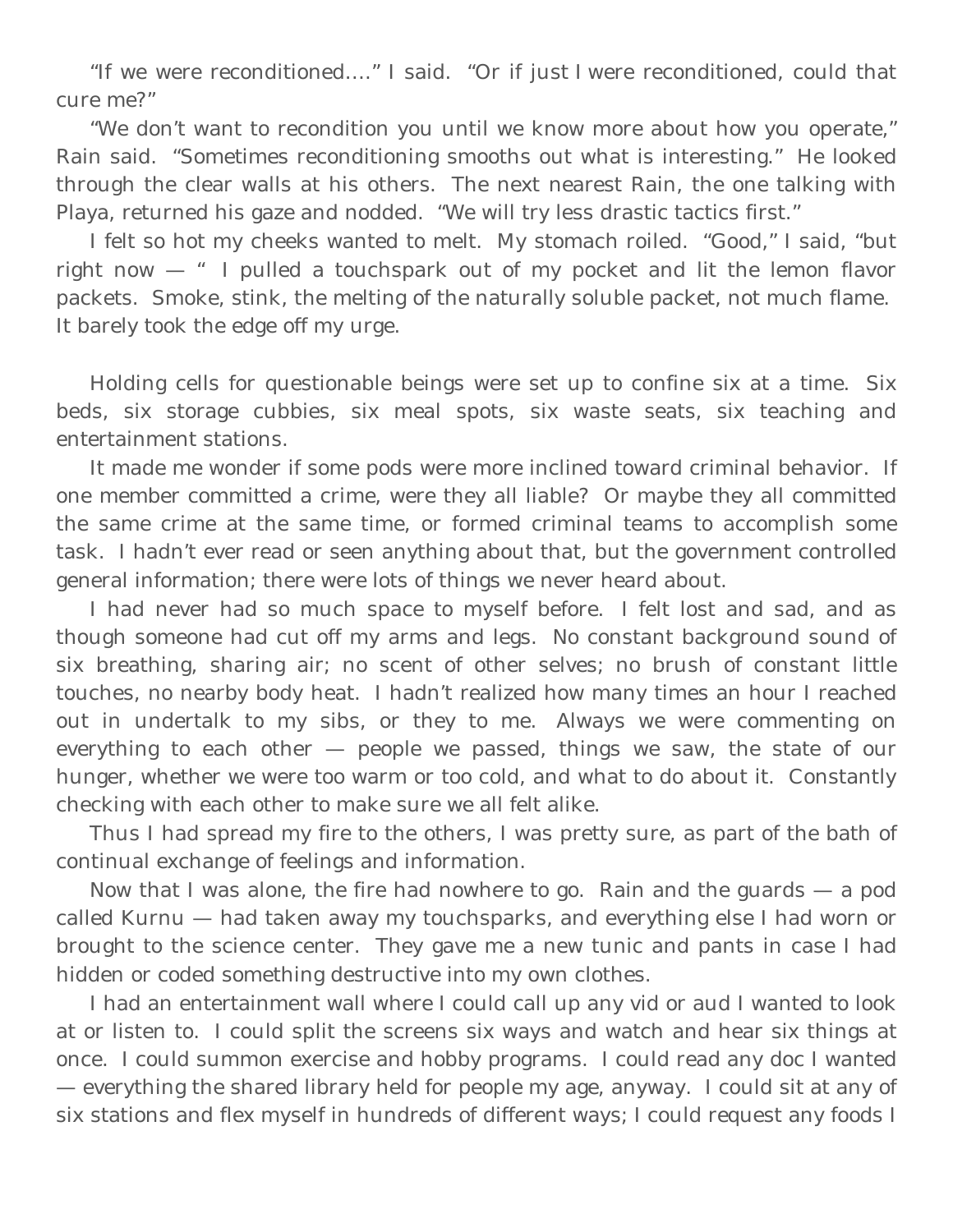wanted from any of six delivery surfaces in the table-desk; I could set the ceiling for my preferred sky and set the room's climate for my preferred environment.

None of it satisfied me without my sibs.

I lay on the middle lower bunk, the fire burning in my center, hotter and bigger than I was. I closed my eyes and wondered why I didn't smell my flesh burning. The others weren't here to help me put the fire outside myself into something else. I wanted them. Reached for them, and stubbed my mind on the walls. I closed my eyes and lay in the center of my own fire. This might be one way I could choose let the fire take me, save my sibs from whatever fate I had brought on myself. I imagined them in our partment at the creche, eating together, studying the day's lessons, practicing the day's skills, singing —

When we sang together we could do six parts, weave melodies into harmonies dense and full. I picked a song to sing by myself and tried a line of it, to see if fire could leave me and launch into air riding on sound, but my voice was thin without my others, naked and ridiculous, and the fire stayed inside.

Without touchsparks, I didn't know if my fire would rage hot enough to consume me. It felt plenty hot, but the hair on my arms didn't burn.

The door puffed open, and Rain came in. "How are you?" he asked.

"Burning up and alone," I said.

"Everybody gets lonesome sickness when they're separated. We can treat for that." He pulled a drug stick from a pocket and pressed it against the back of my hand before I could move. The drug hissed into me.

"But I don't want to not be lonely," I said. Loneliness was my connection to my sibs. Losing it would feel like a betrayal.

"Lonesome sickness impedes functioning," said Rain, tucking the stick back into his pocket. "We want you functioning on an optimal level. We have more interesting things to learn from you and your separation than how you get sick."

I felt wobbly and strange, as though gravity had shifted. Something spread through me, especially in my head, and then some big, gulping, gaping part of me was gone, along with most of my fire.

Rain leaned forward and peered into my face. His hair was black and short. His eyelashes were golden at the tips, brown at the base, and his eyes were muddy green. His skin was pale pink. "Settling yet?" he asked.

"I don't like this," I said. I tried to swallow a tide of discomfort, but it bobbed up into the back of my throat. Something had changed.

Sibs.

Gone.

I rolled over and sat up, then stood up, trying to find my center of gravity. I planted my feet and hugged my stomach. Sibs. Playa, Itsa, Sissa, Breya, Axia. I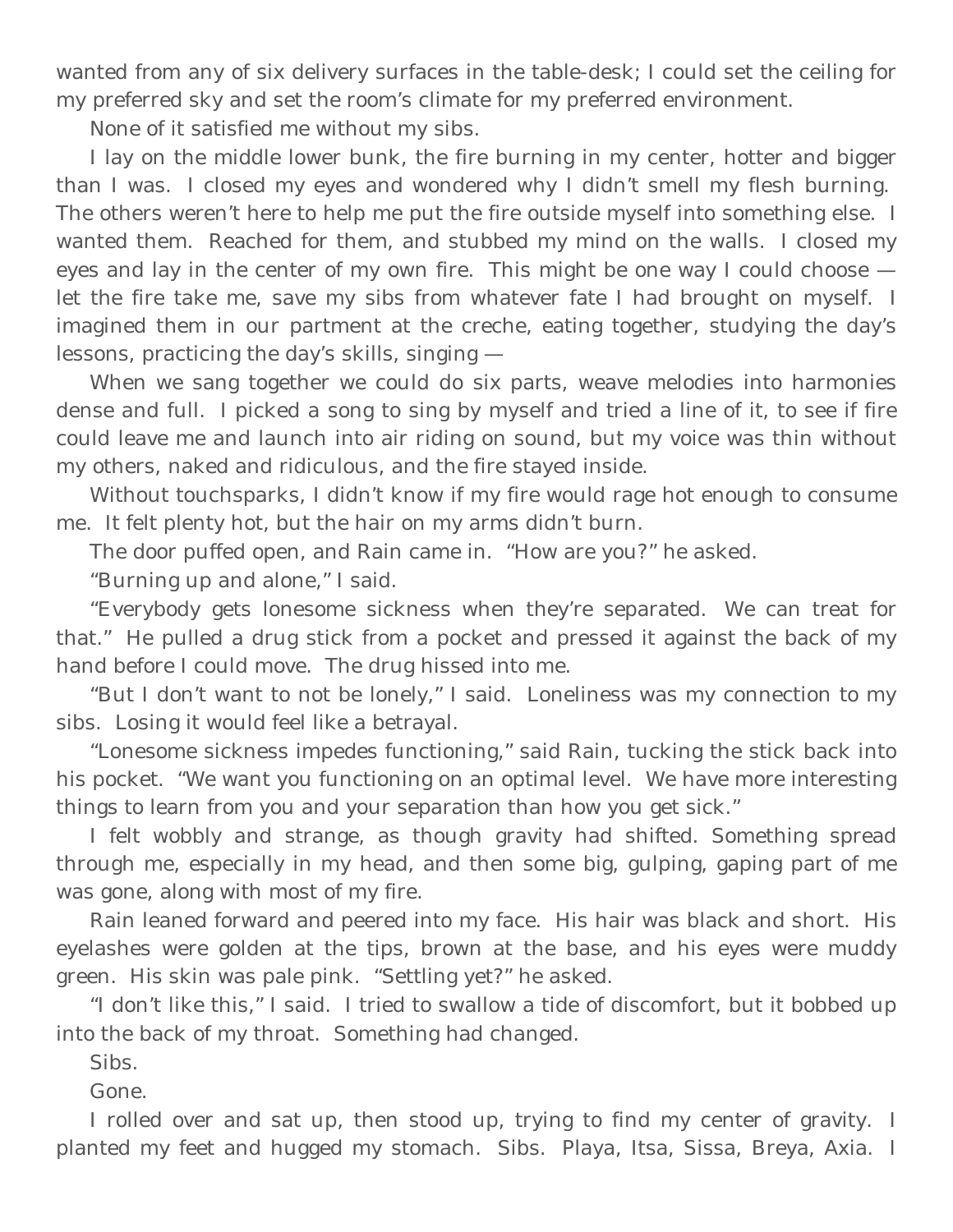could picture our face, see five of us at once in my mind. Our face shaped the wistful smile, the one we had when something we liked was over: a vid, a bowl of ice cream, a conversation with someones we found interesting.

For the first time in my life, it was like watching someone else. There was Esta pod outside of me.

I was alone, and it felt as though that was the way it should be.

I screamed.

Rain's eyebrows rose. He stepped back.

"Nontypical reaction," he muttered at his pad.

I screamed again, closed my eyes and released an uprush of sound, forlorn, angry, lost. By the time I ran out of breath, my throat hurt, and my body felt even more wobbly than it had before. I staggered, holding my head, then fell back onto the bunk with an oof of outpouring breath.

"Was that helpful?" Rain asked after some silence.

I checked. I still had a huge hole in my center where my connection to my sibs was supposed to be. I felt flickers of my fire restarting. I felt deaf because there were no whispers from my other selves helping me process my experience.

I felt…all right. Except my throat was severely sore.

"I don't know," I muttered. I got up again and went to the table-desk, tapped in a request for water. The table delivered a drink bulb. I pushed in the piercer and sipped.

"You shouldn't be able to make that happen," I muttered. "Mental surgery. It shouldn't be that easy."

Rain sat across from me at the table. "It's not easy, Esta. It's not a done thing, either; it is a temporary effect. You'll decide if you like it enough to do it again. Do you have an inside name, or should I call you Esta?"

A spike of heat pierced me. "Call me Esta," I said. Our name; all of us. In that way, at least, I could still be with my sibs.

Rain frowned and tapped his pad. "All right. Esta. Esta, it's a rough transition to singleton."

Singleton was an insult among pods, one we kept secret when we worked with offworlders, who didn't know how deprived they were. I felt a scream rising again. I sipped water and swallowed it.

"Good. Only a little flinch." He made notes. "It's very difficult to transition, but many have done it."

"They have? Why?"

"People have many reasons, most of them related to tragedies," he said. "Sometimes there is no other option. Or other options are worse. I understand from Cara that you were thinking of sacrificing yourself."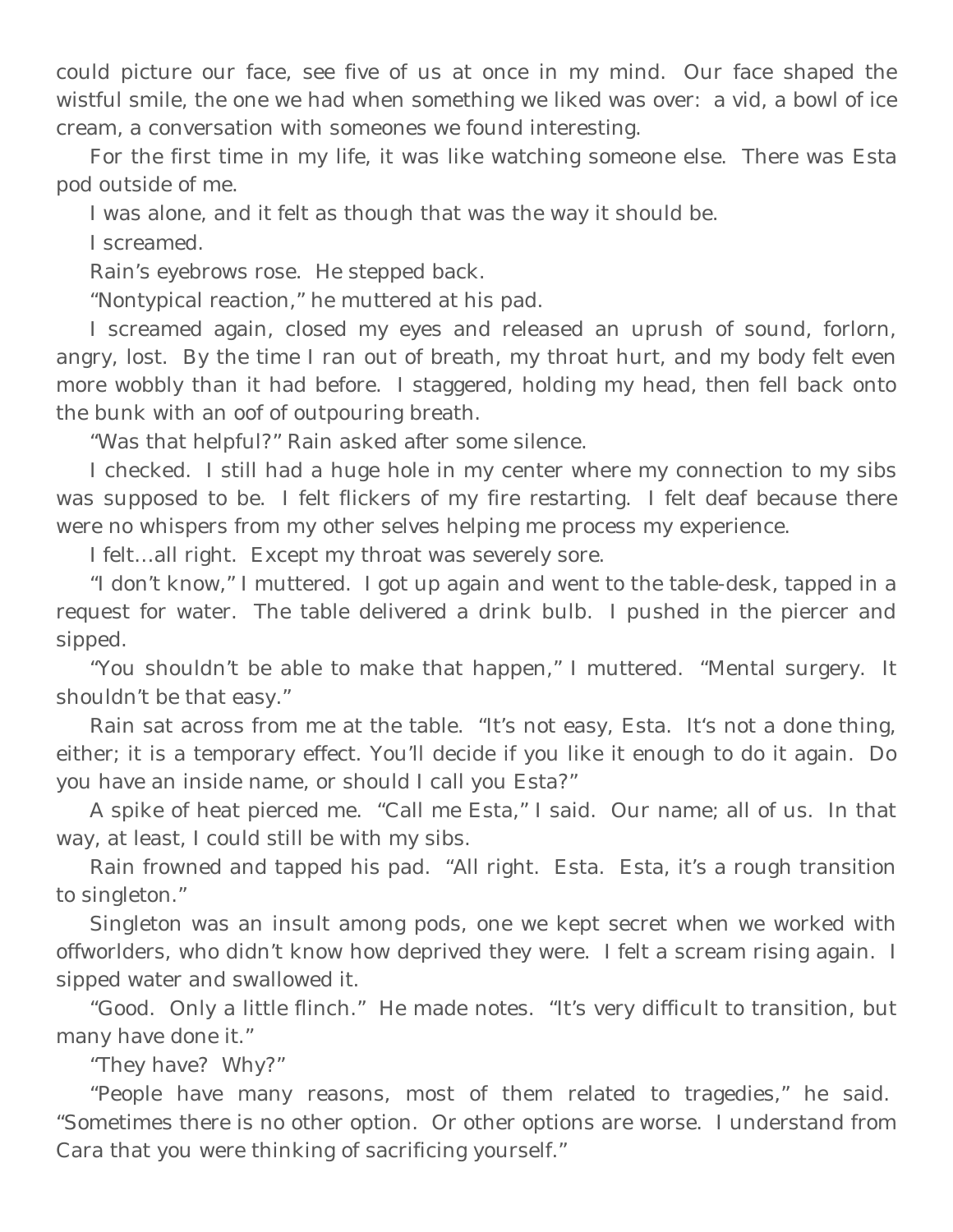"To save my others."

He nodded. "A good thought, but we have other solutions. Are you ready to listen to one now?"

I set my water bulb on the table and clasped my hands together, fingers weaving between each other. I wished I could hug my sibs that tight. I let air out. My fire was low inside, embers. "Yes."

He tapped his pad and laid it on the table before me. "This is Discovery."

A 3D vid rose from the pad. It showed the central square of an offworld town. All the buildings had gardens on their roofs, and walls of wood. The streets were beaten earth. Everyone was alone, not part of a pod. Everyone walked, but there were no slidewalks. They wore clothes like ours, and they looked the same form of human as we did, varying colors of skin, hair, and eye, varying shapes, but all with the same limbs and hands and features as we had.

Rain tapped the zoom, and our view drew in to show a social event in the center of the square.

Many singletons were gathered at tables in the center of the square, eating puffy deep-fried carmal leaves. They talked with each other, as I had seen nonpods talking with each other on permitted entertainment vids from offworld. They smiled.

They looked so sad and lonely, even though they were talking and laughing. My fire died, and tears ran down my face.

A tall, handsome man brought a bowl of something steaming over from a wooden buffet outside a store, and waited for them to make space for him at a table. He looked familiar. Green eyes, curly dark hair, honey-golden skin, and that crooked smile. Max. Hero of the Pod Revolt in *Six to Conquer*, romantic lead in *Share Our Secret,* comic actor in the series *I Know You Are, But What Are We?* The star of some of our fantasies of connection. Sometimes at night before we drifted off to sleep, we shared these thoughts in undertalk: we would find a Max pod and they would see how amazing we were, and bond with us. Playa liked two other stars, Opaline and Mariette, so we fantasized about bonding with them sometimes, but Max was my favorite.

"Max," I said aloud. I studied the others. "And Jalcom. And Rill. But only one of each. What is that place?"

"This is Discovery. It's just the other side of the Backbone Mountains."

"That place is on Vive?"

"A secret city," Rain said.

I clutched my stomach. The place where my connection to my sibs should be felt cold and hollow. "How can that be?" I whispered.

"Sometimes people have problems," Rain said. He watched the people in the vid talking to others unlike them. He blinked and met my eyes. "You're not the first,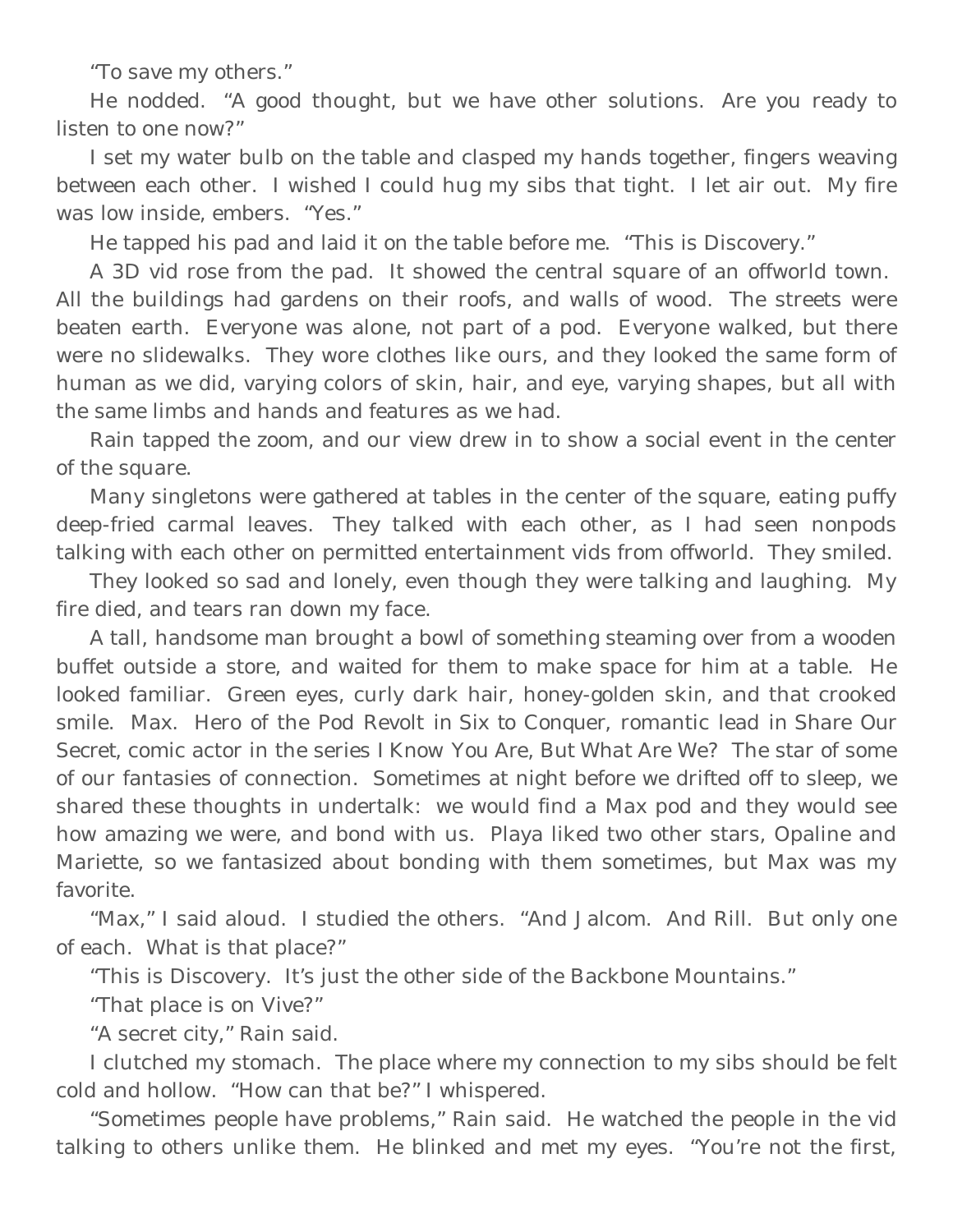Esta. When people can't be parts of pods, when something goes wrong, we send them to Discovery to see if they can find other ways of being."

I reached into the 3D toward Max. He looked like he was in his twenties, much older than the Max pod we'd met in socialization class — was it just last night? "Is he like other Maxes?"

"No," said Rain, "otherwise he wouldn't be in Discovery."

"How do people connect?" I watched them talk, pass condiments, laugh, frown, touch hands in passing. The casual brush against each other looked like a touch between members of a pod. I had not seen other people trying it. Pod to pod, when we met new people, there was a tap of the back of the hand in greeting, but unless one pod was romantically involved with another, we did not cross the divide between self and other with touch. It looked perverse. It made me long for my own past.

"There are classes," said Rain. "Some dwellers in Discovery study offworld vids and other media. They have fewer limits on content in Discovery. There's lots you can explore that you could never see if you stayed in Luxa."

I watched the singletons moving through their lives, people I had met and known, but never so alone.

"You may choose, Esta. Would you rather be reconned, or try life in Discovery?" "My sibs?" I asked.

"No fires since we separated you," he said. "They are calmer and more productive. Less likely to be irritated. They don't need further help, it appears."

"So if I were reconned and they weren't — "

"You could rejoin them. It wouldn't be the same. In cases where one member of a pod is reconned and the other sibs are not, they lose undertalk, if they had it in the first place. They never reestablish the intimacy they once had."

Oh, that would be worse, to be with them and not one of them.

I pressed my hands against my belly. The hollow loomed there. Already I could feel the flame rising, the rage and sadness, the loneliness. I pictured my sibs in our morning ritual, brushing and braiding each other's hair in a circle that didn't include me. I had already come too far from them to return, and if I did, I would only drag them down. I felt sick.

They were safe and strong without me.

"Discovery," I said.

Olov Pilot flew me to Discovery. There was only one of him in the little scoot. "Does your pod know about Discovery?" I asked from the copilot seat.

"No," he said. "I'm the only one of us who ever takes anyone there. We are not a close pod; we all do things the others don't know about."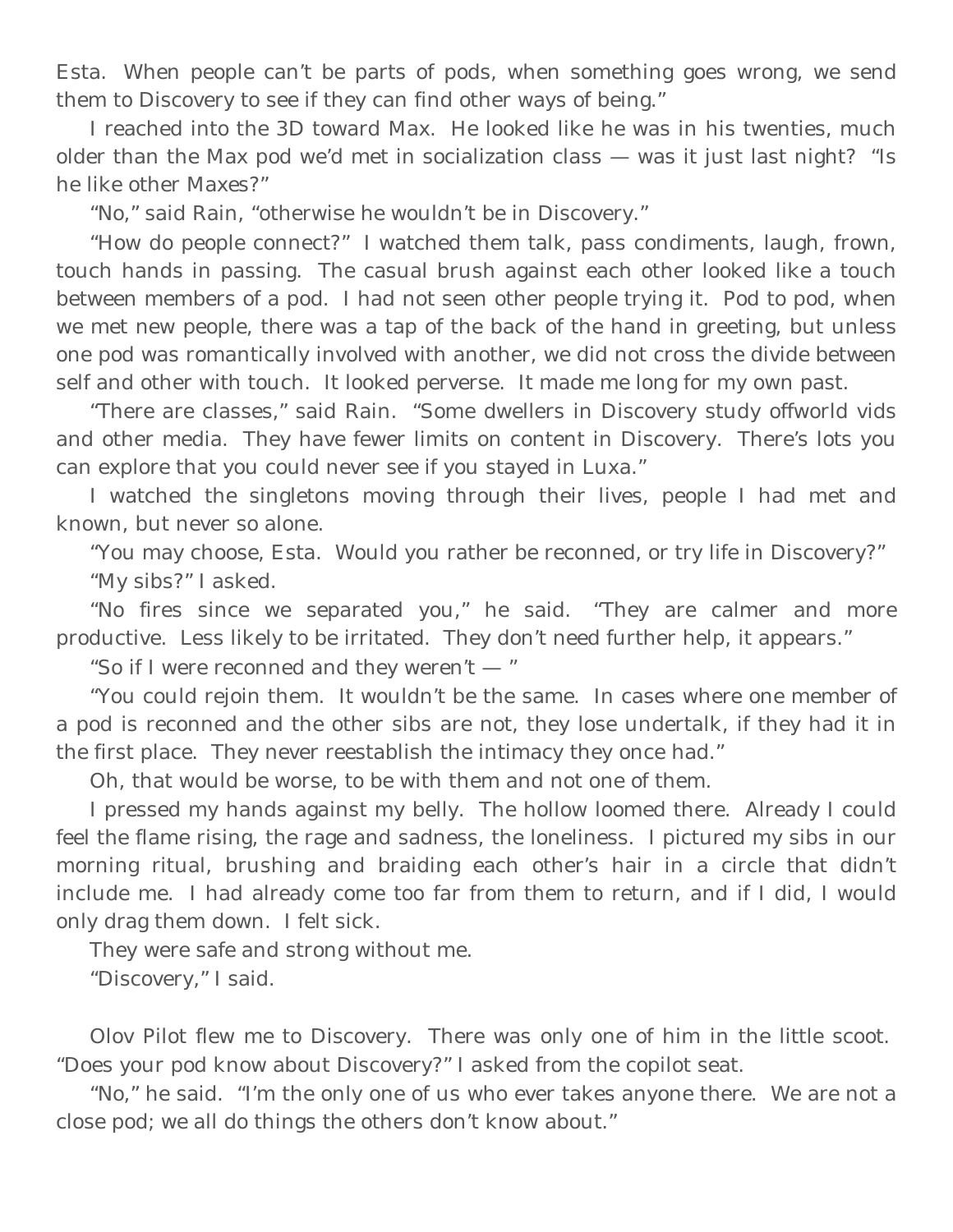I knew some pods diverged later in life, but I hadn't talked to members of those pods. Now I was such a member. "Do you ever bring anyone back?"

"Not so far."

I watched Luxa below us as Olov piloted us above the stream of air traffic. Our buildings modular, angular, some with four sides, some with six, some with eight. None were tall yet. There was room for upward expansion when we needed it.

Luxa did not look large and sprawling, the way cities I had seen in vids of other planets did. It had lots of straight angles, many wider than ninety degrees, and soft colors. Paths branched around groups of buildings, creating blocks that were triangles, squares, trapezoids, hexagons, pentagons, dodecahedrons. All groundlevel traffic used walkways and slidewalks; for cargo transport, we had subways and flyers.

Each building sat beside others that matched it in tone, though not in color. Color groups shifted as we flew toward the outer edges of the city. Blues to greens to yellows and paler ochres and beiges, rusted red, violet, and then to blues again, with broad belts of colorful trees or shrubs or flowerbeds lining slidewalks between structures.

The spaceport lay on the east edge of town, and took up almost as much room as the town, with different landing plots or strips for various kinds of orbit-to-planetsurface landers, and a ring of businesses that catered to spacefaring trade. There, the layouot was different, less harmonious and less structured. We had been on a fieldtrip there when we were ten. It had disturbed us.

Aliens. Singletons. Discord.

Itsa had been intrigued by it. Shops sold many things we had never seen before and didn't understand, and the smells of food from the restaurants were strange, some nauseating, some enticing. Our teacher, Polya, led us and the other five pods in our class into one of the restaurants, and we claimed a large table. Human servers, not identical, brought us our food. Each pod ordered a different sort of noodle we couldn't get at the creche. I had liked the one we chose, and I had never tasted anything like it again.

Olov flew higher than I ever had. The scoot closed its vents to outside air, which had been cold before it shut us in. We headed for the mountains, which loomed to the west of Luxa. A river traced a silver vein from a low saddle in the mountains. It wound through forests of the purple and silver foliage of native Vive trees and the green and gold of introduced plants, widening as it reached the southern edge of Luxa.

This term, my pod would go on field trips to study mountain ecosystems, alien ruins, and the beach. Now I wouldn't go with them. But I would see Discovery.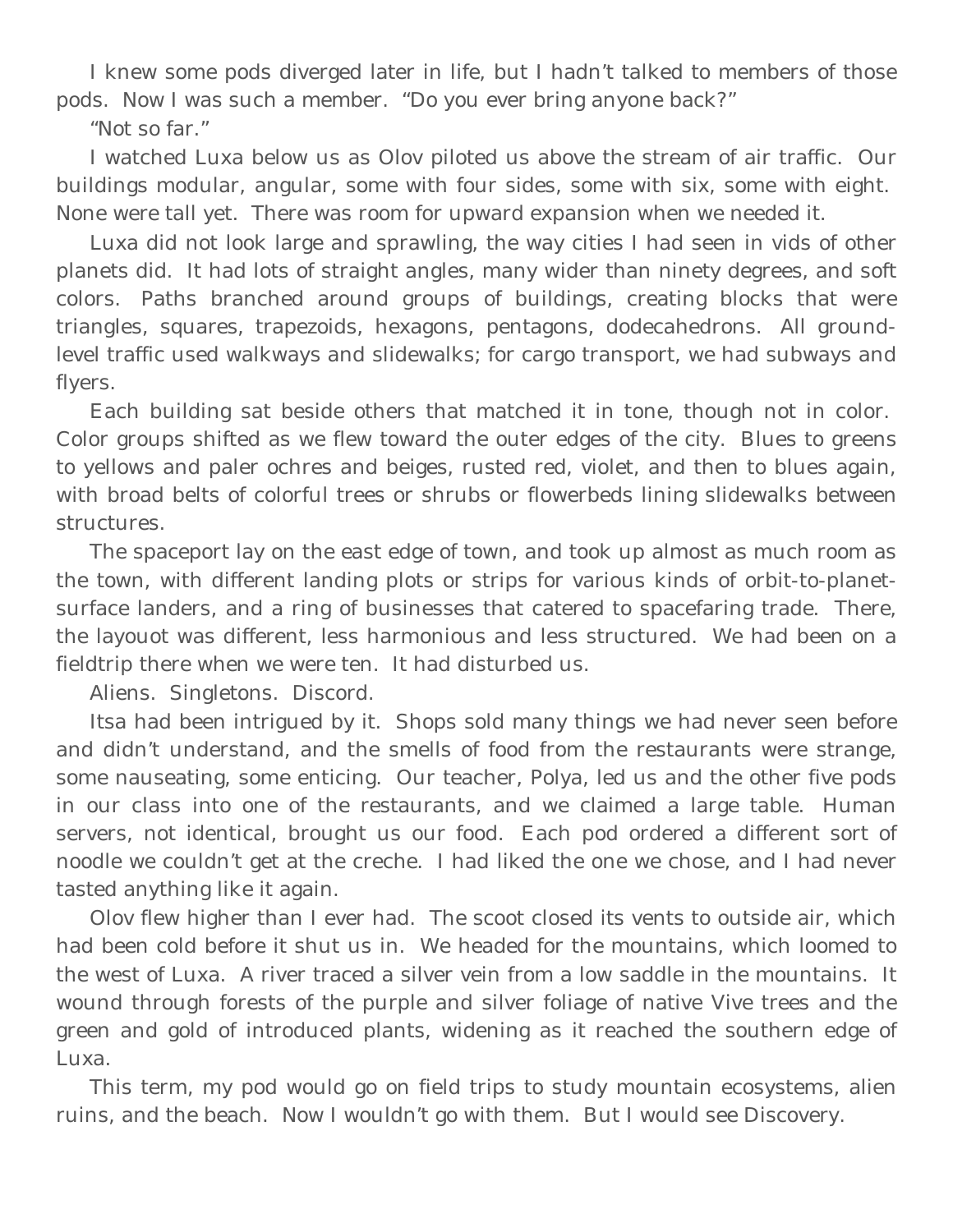The scoot cleared the tops of the mountains with room to spare. I looked down on snowcaps and thin vegetation, purple vines that snaked in thin nets over the snow, with lifted round leaves twisting and twirling.

The Backbone Mountains were only a triple line of peaks, and we flew over them in twenty minutes. Beyond the mountains' western feet stretched forest, with fewer introduced species, only small islands of green in the mostly purple and silver, with clearings here and there, shadowed indigo and lilac hollows with streams running through them, and a blue lake nearby. I didn't see anything that looked like a city.

Olov flew toward a clearing no different from other clearings. As we drew closer, I saw some small structures on the grass. A cleared spot grew larger as we lowered toward it. Olov dropped the scoot there.

From the ground, I could see two- and three-story buildings all around, the ones I had seen in the vid. Their roofs were gardens of exuberant native vegetation, leaves and vines showing along the eaves, embracing the buildings. A tracery of beaten earth foot trails led away from the landing pad.

"Low profile," Olov said. "Discovery keeps its secrets."

Two women, one tall, thin, and pale, the other short, broad, and dark, stood at the head of one of the paths and waited for the dust of the scoot's landing to settle. Olov opened the door and lowered the ramp, then picked up my bag and led the way. "Gracia, Odelle," he said.

"Olov. This must be Esta. Greetings and welcome, Esta."

I stepped off the bottom of the ramp onto beaten earth. Scents of unknown flowers and leaves, but none of the radiance of the city, the bounce of light and heat between the walls, or its pavement and stonework and chalky smell; the heat of the sun on my hair and shoulders, and a sudden rush of despair.

I sank to the ground, hunching over, my palms flattening against the dark, packed earth. Esta. Without my pod sibs, I was not Esta. Tears welled from my eyes and dripped to the dark ground, spotting it darker. The fire within that had always defined us was low and feeble. It didn't give me the sense of my own power now, when I needed it.

One of the women, the darker one, knelt beside me and put a hand on my shoulder. "Child," she said, her voice low and warm.

"I can't be Esta without my others," I said.

"I understand," she said. She stroked my shoulder gently, warmth and comfort. "I'm Odelle. Do you have another name?"

"Jixa," I said, the first time I had ever said it aloud. I wiped my eyes and straightened my spine. I touched Odelle's hand, then got to my feet. "Jixa," I repeated. All our life we had used our undertalk names only to know which of